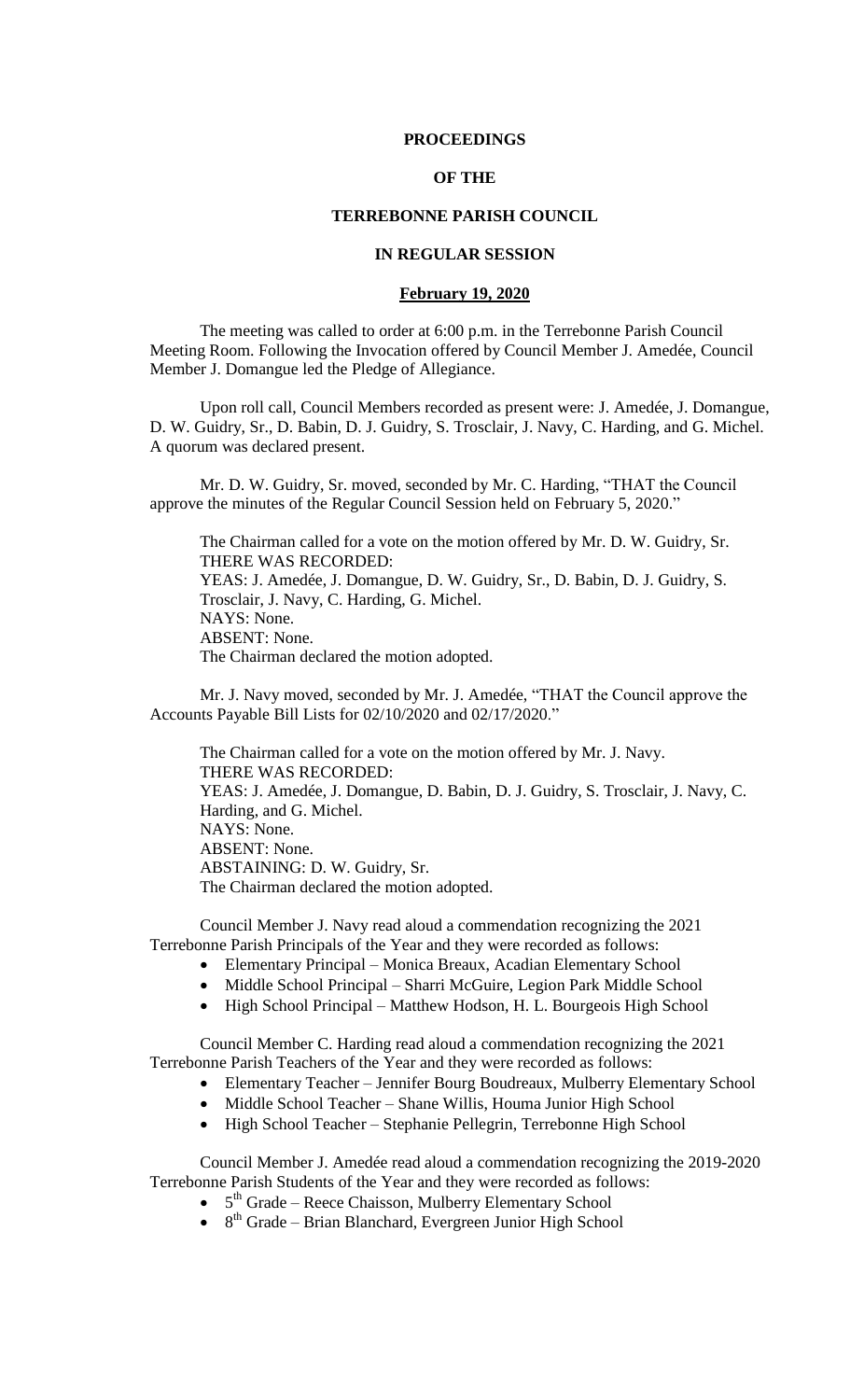$\bullet$  12<sup>th</sup> Grade – Hannah Robert, South Terrebonne High School

Several Council Members congratulated the honorees on their recognition and shared their appreciation of their efforts in promoting education then wished them continued success in their future endeavors.

The Chairman recognized Ms. Reagan Crappell, South Louisiana Wetlands Discovery Center President, who gave an overview of the Discovery Center and its various educational programs on coastal land loss.

The Chairman recognized Ms. Juana Woodard and Ms. Joy Tingle, also of the South Louisiana Wetlands Discovery Center, who thanked the Parish President and Parish Council for their support and commended the Center's administration and volunteers on their successes. She then presented a check in the amount of \$306,000 to Terrebonne Parish as a cash match for capital outlay funds to begin building Phase I of the proposed Wetlands Discovery Center.

Several Council Members congratulated the Discovery Center on raising the necessary funds to begin the construction of their center and commended them for providing education on coastal land loss and local culture.

The Chairman recognized Mr. Mike Toups, Parish Manager, who gave a brief report regarding the current status of pumps and pump station projects across the Parish, including those at Smithridge, South Ellendale Estates, and Hanson Canal.

The Chairman recognized Mr. Gordon Dove, Parish President, who gave a brief report on the Bayou Terrebonne Lock System, Petit Caillou Drainage System, Lashbrook Pump Station, and Little Bayou Black Pump Station.

Mr. Toups then continued his report regarding the pump station projects at St. Louis Canal Road then stated that all pump station emergency generators were operational. He then announced that the Polk Street Bridge replacement had been completed and that the Government Tower would have a planned one-hour power outage on Saturday as part of the Government Tower's Emergency Generator Project. He then stated that contracts had been awarded for Government Tower Elevators, Bayou Country Sports Park Connector Road to Valhi, and American Legion Roof Replacement projects.

Upon Council Member D. Babin's request, Mr. Toups clarified that the water level of the Intracoastal Waterway would rise a minimal amount with water dispersing into the local marshes once the Hanson Canal project had been completed.

Upon Council Member J. Navy's request, Mr. Toups clarified that an issue with a recently completed splash park and its associated water supply was currently being reviewed and discussed between Consolidated Waterworks and the splash park project's engineering firm.

Upon Council Member J. Domangue's request, Mr. Dove clarified that initially two pumps are planned for installation along St. Louis Canal Road with a third to be installed once the first two are completed.

Mr. D. W. Guidry, Sr. moved, seconded by Mr. J. Navy, "THAT the Council open public hearings at this time."

The Chairman called for a vote on the motion offered by Mr. D. W. Guidry, Sr. THERE WAS RECORDED: YEAS: J. Amedée, J. Domangue, D. W. Guidry, Sr., D. Babin, D. J. Guidry, S. Trosclair, J. Navy, C. Harding, G. Michel. NAYS: None.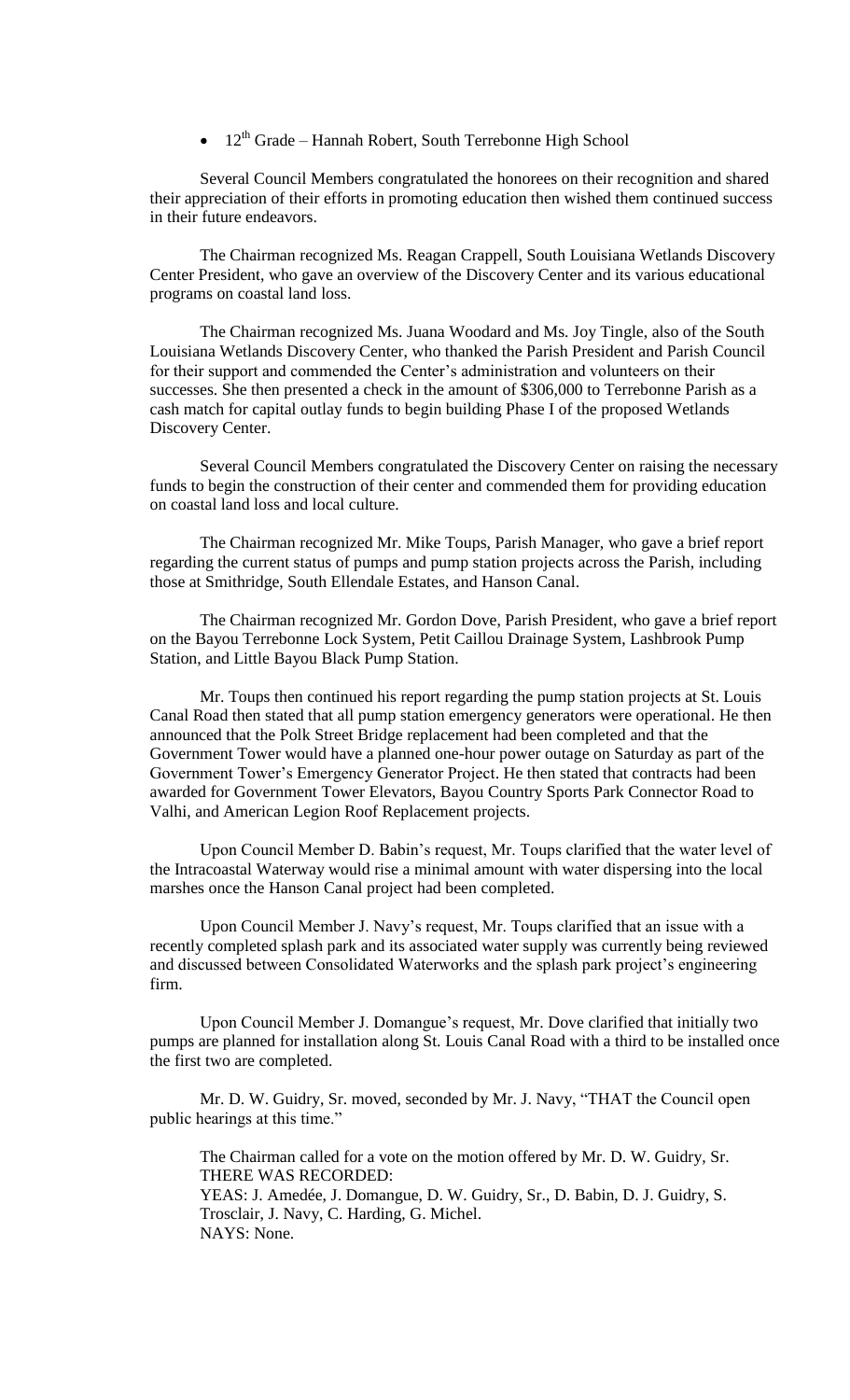ABSENT: None. The Chairman declared the motion adopted.

The Chairman recognized the public for comments on the following:

A. A proposed ordinance to amend the 2020 Adopted Operating Budget and 5-Year Capital Outlay Budget of the Terrebonne Parish Consolidated Government for the following items and to provide for related matters:

- I. Re-class Several CDBG Recovery Projects, Net Effect -\$0
- II. Public Safety Fund-\$75,000
- III. Public Safety Fund-\$21,000
- IV. Clerk of Court-\$69,448

There were no comments from the public on the proposed ordinance.

Mr. J. Navy moved, seconded by Mr. D. W. Guidry, Sr., "THAT the Council close the aforementioned public hearing."

The Chairman called for a vote on the motion offered by Mr. J. Navy. THERE WAS RECORDED: YEAS: J. Amedée, J. Domangue, D. W. Guidry, Sr., D. Babin, D. J. Guidry, S. Trosclair, J. Navy, C. Harding, G. Michel. NAYS: None. ABSENT: None. The Chairman declared the motion adopted.

Upon Council Member J. Domangue's request, the Chairman recognized Ms. Kandace Mauldin, Chief Financial Officer, who clarified that the budget adjustment for the Clerk of Court was for the updating of computer equipment and for the preservation of some physical records that had suffered water damage.

### **(\*ORDINANCE VOTED ON AFTER DISCUSSION)**

**OFFERED BY: MR. D. J. GUIDRY SECONDED BY: MR. D. W. GUIDRY, SR.**

### **ORDINANCE NO. 9126**

AN ORDINANCE TO AMEND THE 2020 ADOPTED OPERATING BUDGET AND 5- YEAR CAPITAL OUTLAY BUDGET OF THE TERREBONNE PARISH CONSOLIDATED GOVERNMENT FOR THE FOLLOWING ITEMS AND TO PROVIDE FOR RELATED MATTERS.

| RE-CLASS SEVERAL CDBG RECOVERY PROJECTS, NET |
|----------------------------------------------|
| AFFECT - \$0                                 |

- **II.** PUBLIC SAFETY FUND-\$75,000
- **III.** PUBLIC SAFETY FUND-\$21,000
- **IV.** CLERK OF COURT-\$69,448

### SECTION I

WHEREAS, several CDBG Recovery Projects have now been completed with budgeted dollars remaining needed to be distributed as listed below:

| Ward 7 Levee              | \$8,597     |
|---------------------------|-------------|
| Juvenile Justice Facility | $(\$8,597)$ |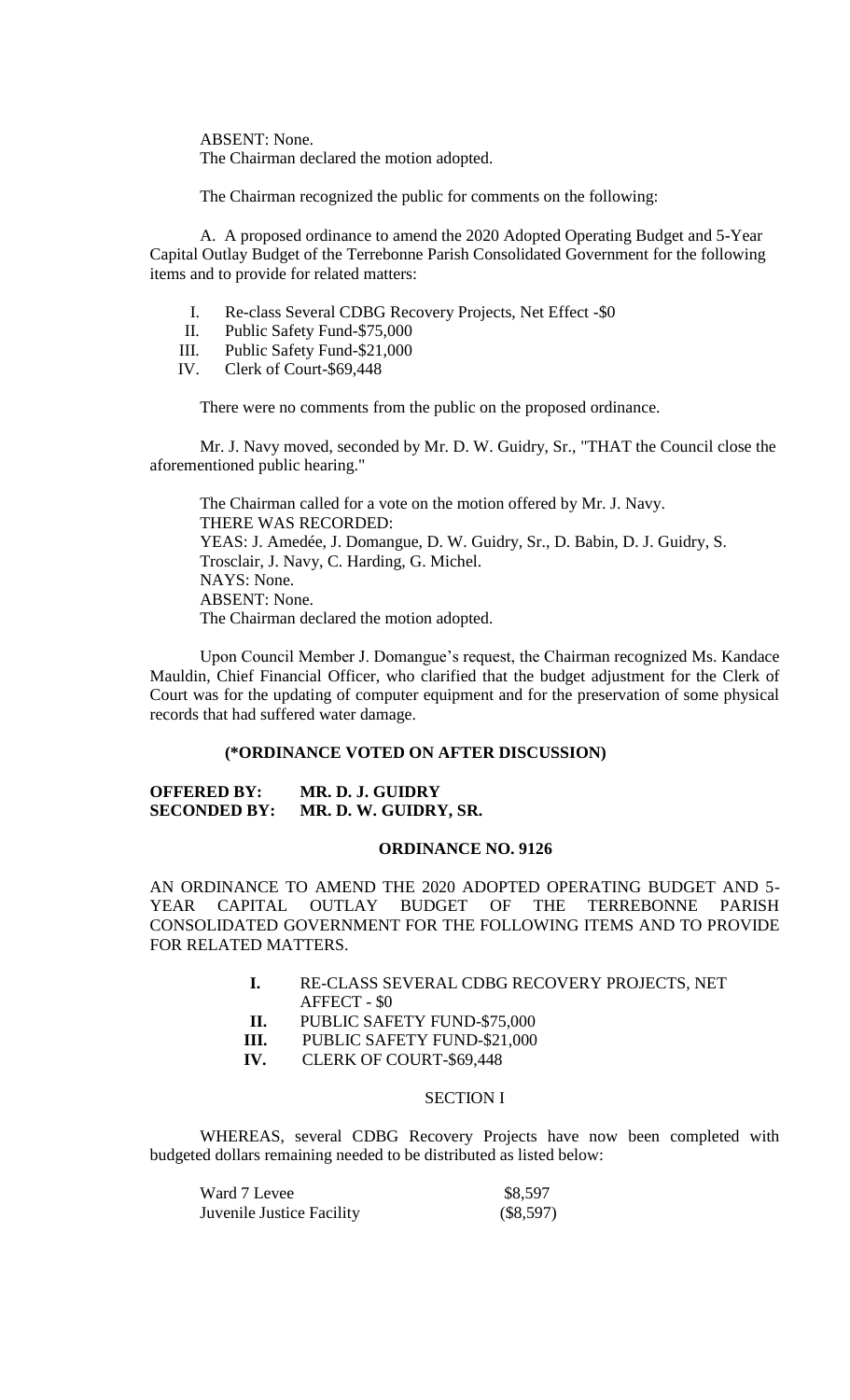WHEREAS, the Engineering Department has reviewed and reassigned these dollars along with the approval of the State of Louisiana, Office of Community Development.

NOW, THEREFORE BE IT ORDAINED, by the Terrebonne Parish Council, on behalf of the Terrebonne Parish Consolidated Government, that the 2020 Adopted Operating Budget and 5-Year Capital Outlay Budget of the Terrebonne Parish Consolidated Government be amended for the various CDBG Recovery Projects. (Attachment A)

### SECTION II

WHEREAS, Administration is requesting to help fund the Terrebonne Parish Sheriff's Office for overtime of their officers working during the Mardi Gras parades, and

WHEREAS, the funding source is from the Public Safety Fund, Fund balance for \$75,000.

NOW, THEREFORE BE IT FURTHER ORDAINED, by the Terrebonne Parish Council, on behalf of the Terrebonne Parish Consolidated Government, that the 2020 Adopted Operating Budget be amended to recognize the funding for the Terrebonne Parish Sheriff's Office. (Attachment B)

### SECTION III

WHEREAS, the Houma Police Department received \$21,000 from the surplus sale of vehicles, and

WHEREAS, the Police Department and Administration recommends the surplus revenue be added in the Motor Vehicles account.

**NOW, THEREFORE BE IT FURTHER ORDAINED**, by the Terrebonne Parish Council, on behalf of the Terrebonne Parish Consolidated Government, that the 2020 Adopted Operating Budget be amended to recognize the sale of surplus vehicles for the Houma Police Department. (Attachment C)

### SECTION IV

**WHEREAS**, Administration is requesting funding of computers and the preservation of conveyance books for the Clerk of Court's Office, and

**WHEREAS**, the funding source is from the General Fund, Fund Balance for \$69,448, and

WHEREAS, \$22,500 will go into the Computer Equipment account, and \$46,948 will go into the Other Improvements account.

NOW, THEREFORE BE IT FURTHER ORDAINED, by the Terrebonne Parish Council, on behalf of the Terrebonne Parish Consolidated Government, that the 2020 Adopted Operating Budget of the Terrebonne Parish Consolidated Government be amended to recognize the funding of the Clerk of Court's Office. (Attachment D)

## **SECTION V**

If any word, clause, phrase, section or other portion of this ordinance shall be declared null, void, invalid, illegal, or unconstitutional, the remaining words, clauses, phrases, sections and other portions of this ordinance shall remain in full force and effect, the provisions of this ordinance hereby being declared to be severable.

### **SECTION VI**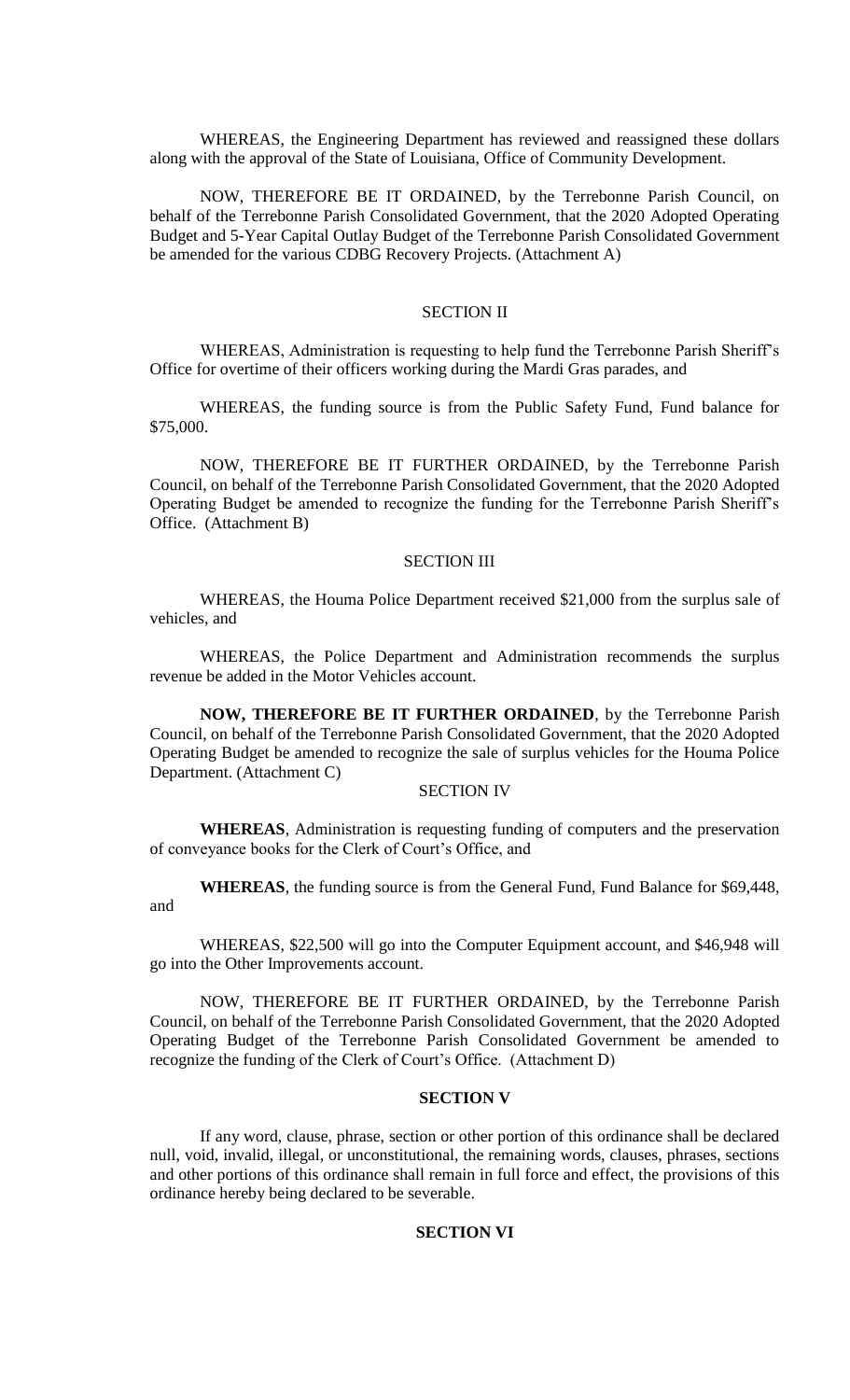This ordinance shall become effective upon approval by the Parish President or as otherwise provided in Section 2-13(b) of the Home Rule Charter for a Consolidated Government for Terrebonne Parish, whichever occurs sooner.

This ordinance, having been introduced and laid on the table for at least two weeks, was voted upon as follows:

THERE WAS RECORDED:

YEAS: G. Michel, J. Amedee, J. Domangue, D. W. Guidry, Sr., D. Babin, D. J. Guidry, S. Trosclair, J. Navy, and C. Harding. NAYS: None. NOT VOTING: None. ABSTAINING: None. ABSENT: None. The Chairman declared the ordinance adopted on this, the 19th day of February 2020.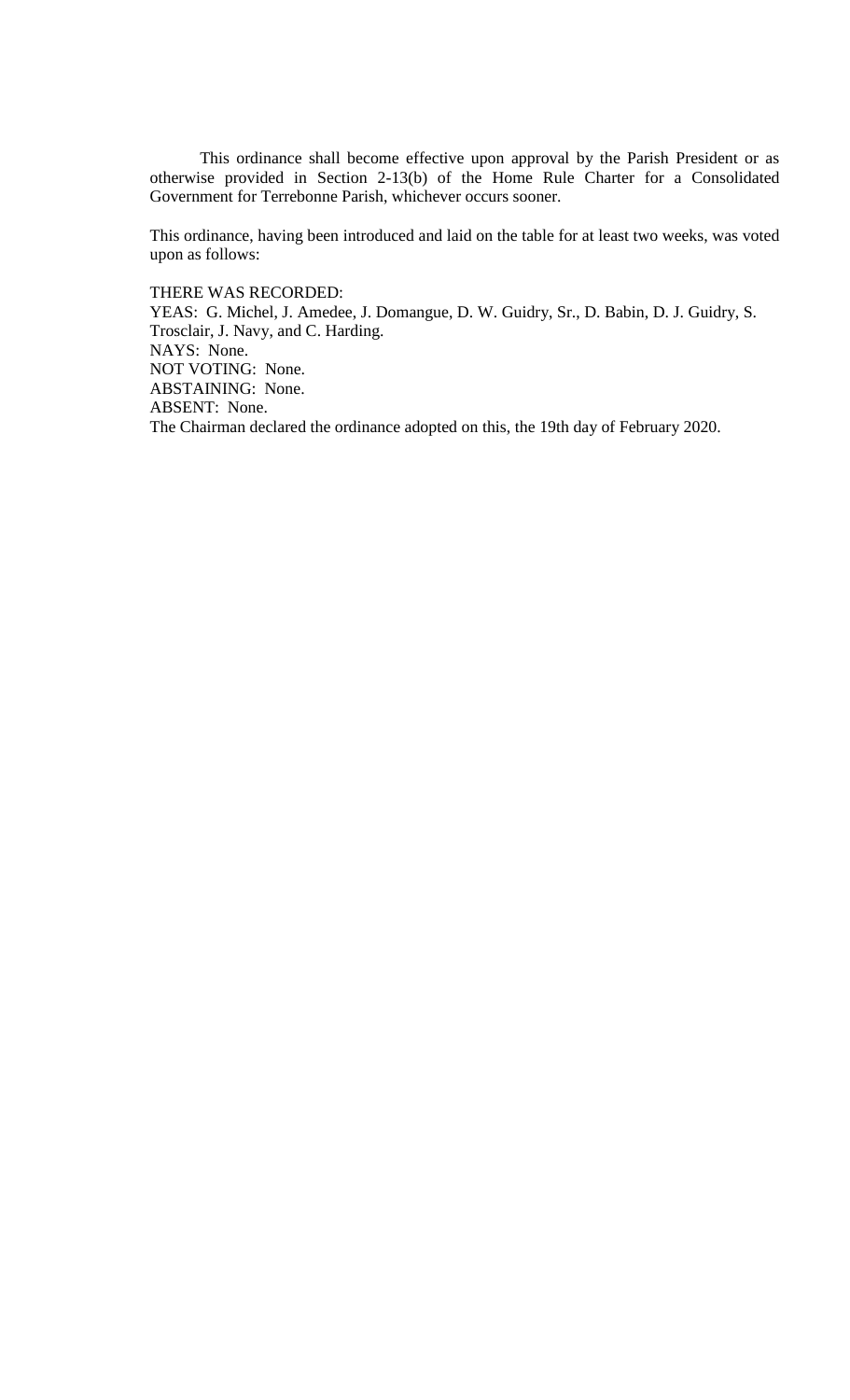# **ATTACHMENT A - CDBG Recovery Projects**

|                                    | 2020           |               |         |
|------------------------------------|----------------|---------------|---------|
|                                    | <b>Adopted</b> | <b>Change</b> | Amended |
|                                    |                |               |         |
| CDBG Ward 7 Levee Elevation        | 293,771        | 8.597         | 302,368 |
| Juvenile Detention Center Building | 8,597          | (8, 597)      | -       |

# **ATTACHMENT B - Public Safety Fund**

|                         |                | 2020          |         |
|-------------------------|----------------|---------------|---------|
|                         | <b>Adopted</b> | <b>Change</b> | Amended |
|                         |                |               |         |
| TPSO-Compensation       |                | 75,000        | 75,000  |
| Fund Balance (decrease) | n/a            | (75,000)      | n/a     |

# **ATTACHMENT C - Public Safety Fund**

|                         |                | 2020     |         |
|-------------------------|----------------|----------|---------|
|                         | <b>Adopted</b> | Change   | Amended |
| Motor Vehicles          | 263.696        | 75.000   | 338,696 |
| Fund Balance (decrease) | n/a            | (75,000) | n/a     |

# **ATTACHMENT D -Clerk of Court**

|                           | 2020                                       |           |        |
|---------------------------|--------------------------------------------|-----------|--------|
|                           | <b>Adopted</b><br>Amended<br><b>Change</b> |           |        |
|                           |                                            |           |        |
| Other Improvements        |                                            | 46.948    | 46,948 |
| <b>Computer Equipment</b> |                                            | 22,500    | 22,500 |
| Fund Balance (decrease)   | n/a                                        | (69, 448) | n/a    |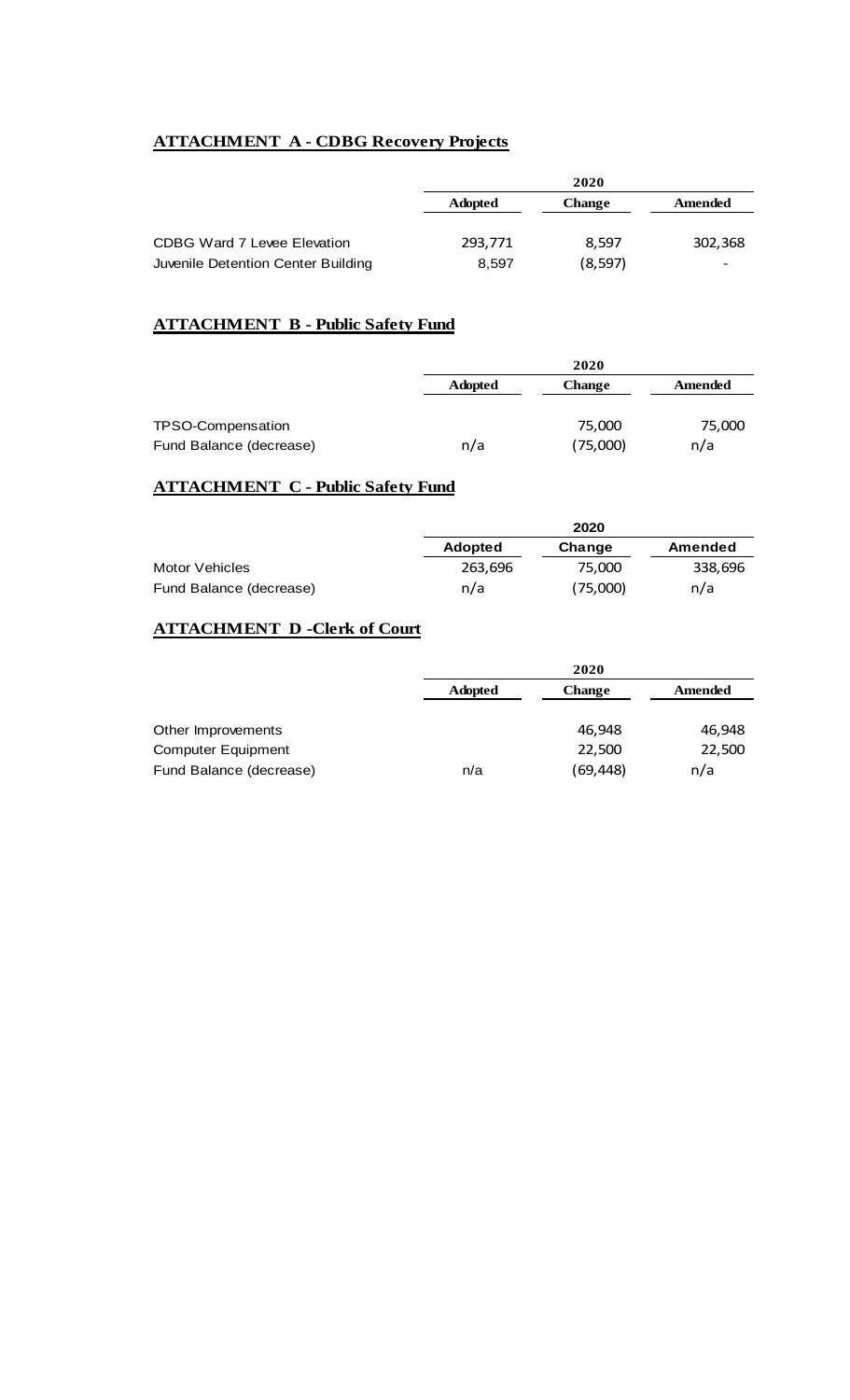Mr. D. W. Guidry, Sr. moved, seconded by Mr. J. Navy, "THAT the Council return to the regular order of business."

The Chairman called for a vote on the motion offered by Mr. D. W. Guidry, Sr. THERE WAS RECORDED: YEAS: J. Amedée, J. Domangue, D. W. Guidry, Sr., D. Babin, D. J. Guidry, S. Trosclair, J. Navy, C. Harding, G. Michel. NAYS: None. ABSENT: None. The Chairman declared the motion adopted.

The Chairman recognized Mr. Christopher Pulaski, Planning and Zoning Director, who gave a presentation regarding the upcoming U. S. Census. He gave an overview of the parish's efforts in promoting the census and shared the benefits to the Parish for greater participation in the census compared to previous years. He stated that the primary goal of the census was to account for the number of people living in a given household on April 1, 2020 and that additional demographic information would be beneficial but not required to complete the census. He then announced that the census could be completed via smartphone and Internet applications along with mailings then stated that employment opportunities would be available for those wishing to assist with census completion. He then encouraged the Council and the public to spread awareness and participation of the census and to visit countdabayou.org for more information.

Upon Council Member J. Navy's request, the Chairman recognized Mr. Patrick Gordon, South Central Planning, who clarified that the census data would play a part in determining two minority districts in Terrebonne Parish during an upcoming reapportionment process. He then suggested that discussions be held early in the reapportionment process in order to determine how to account for the minority districts with minority populations relocating in the parish.

Council Member C. Harding shared his concerns for census data becoming obsolete shortly after being collected then concurred with Mr. Gordon's suggestion that the Council begin considering potential issues regarding reapportionment.

The Chairman called for a report on the Public Services Committee meeting held on 02/17/2020, whereupon the Committee Chairman rendered the following:

# **PUBLIC SERVICES COMMITTEE**

### **FEBRUARY 17, 2020**

The Chairman, Carl Harding, called the Public Services Committee meeting to order at 5:30 p.m. in the Terrebonne Parish Council Meeting Room with an Invocation offered by Committee Member J. Domangue and the Pledge of Allegiance led by Committee Member J. Navy. Upon roll call, Committee Members recorded as present were: J. Amedée, J. Domangue, D. W. Guidry, Sr., D. Babin, D. J. Guidry, S. Trosclair, J. Navy, C. Harding and G. Michel. A quorum was declared present.

Upon questioning from Committee Member D. Babin regarding repairs to the Dulac Pontoon Bridge, Parish Manager M. Toups explained that the previous repair(s) on the Dulac Pontoon Bridge was the installation of an emergency generator; stating that the approaches and the mechanisms to open and close the bridge were never repaired.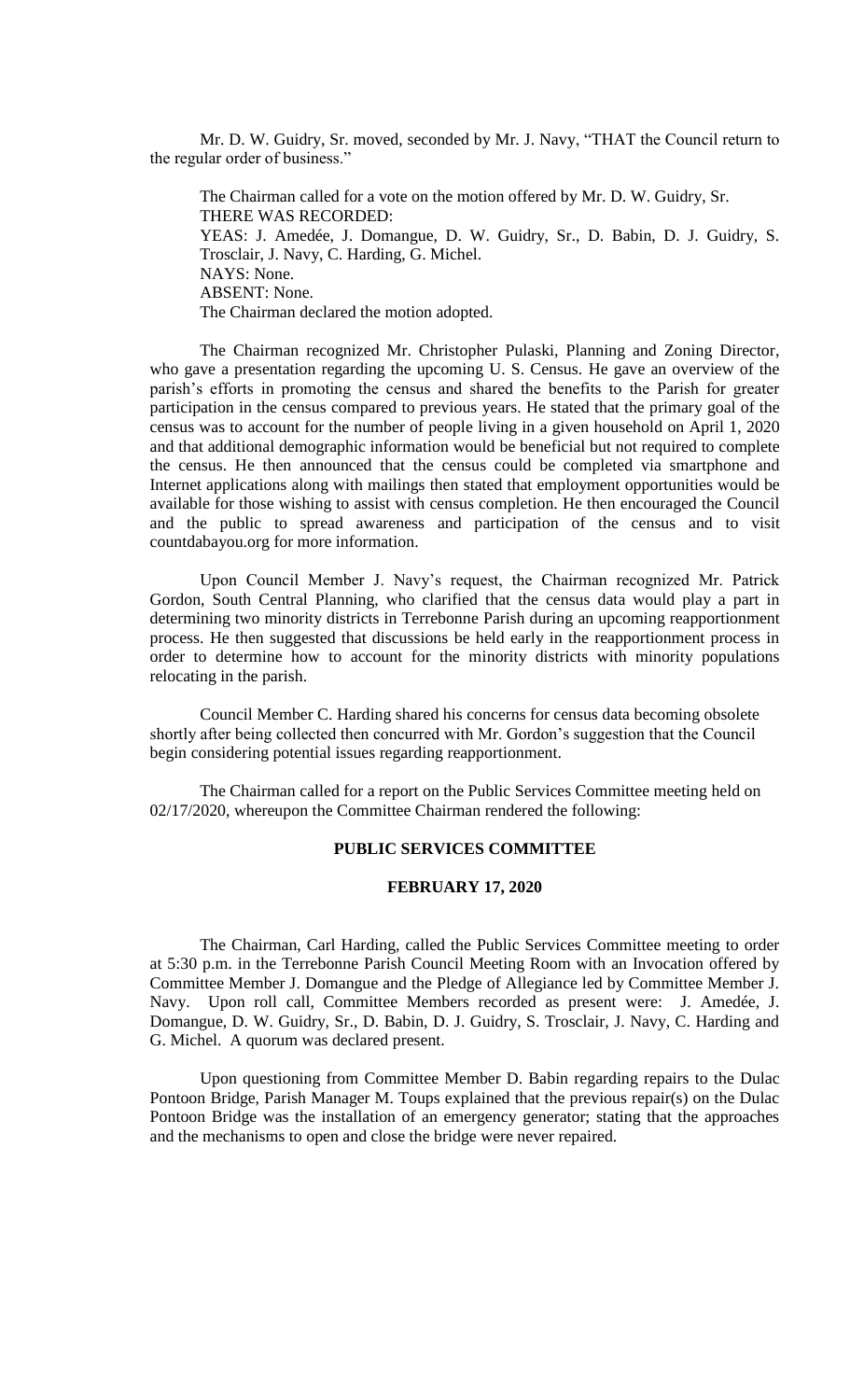### **OFFERED BY: MR. D. BABIN SECONDED BY: MR. D. J. GUIDRY**

#### **RESOLUTION NO. 20-062**

**WHEREAS,** a recent inspection of the Dulac Pontoon Bridge revealed extensive wear and damage to both the west and east side bridge approaches, and

**WHEREAS,** the repair method for Dulac Pontoon Bridge will temporary restrict vehicle use, and

**WHEREAS,** the Public Works Department wishes to complete repairs as expeditiously as possible, and

**WHEREAS,** request for quotes (RFQ) were received and reviewed by Public Works Administration for repair to the Dulac Pontoon Bridge, and

**WHEREAS,** after careful review by Public Works Administration it has been determined that the lowest responsive bid received was that of Dupre Brothers Construction Company, Inc., and

**WHEREAS,** TPCG Administration has recommended the acceptance of the RFQ by Dupre Brothers Construction Company, Inc. in the amount of \$79,950.00 (Seventy-nine thousand, nine hundred fifty dollars and no cents).

**NOW, THEREFORE BE IT RESOLVED** by the Terrebonne Parish Council, on behalf of the Terrebonne Parish Consolidated Government, that the recommendation of Dupre Brothers Construction Company, Inc. be approved and that the bid of Dupre Brothers Construction Company, Inc. be accepted and that Gordon E. Dove, Parish President, be authorized to sign on behalf of the Terrebonne Parish Consolidated Government a contract with Dupre Brothers Construction Company, Inc. for the repairs to Dulac Pontoon Bridge.

### **THERE WAS RECORDED:**

YEAS: J. Amedẻe, J. Domangue, D. W. Guidry, Sr., D. Babin, D. J. Guidry, S. Trosclair, J. Navy, C. Harding, and G. Michel. NAYS: None. ABSTAINING: None. ABSENT: None. The Chairman declared the resolution adopted on this the 17th day of February 2020.

\* \* \* \* \* \* \* \* \*

Committee Member J. Navy asked that Agenda Item No. 2 - Discussion and possible action regarding devising a coordinated plan between local and state government to re-stripe various roadways and streets in Terrebonne Parish, be placed on the agenda because he has received numerous calls regarding this issue. He explained that the lighting in some areas of the parish is "dim" and fading street stripes makes it difficult to determine the sides of the roadways, especially for the elderly. Mr. Navy stated that this situation is dangerous and also hazardous for the residents of Terrebonne Parish and asked that Administration and the Council form a collaborated effort to find a viable situation to help with the re-stripping of parish streets and roadways.

Public Works Director D. Rome explained that the striping of local streets and roadways has been a "long" standing problem in the parish; stating that the parish does not have a striping crew and have to rely solely on outside contractors for this service with the exception of small scale projects. He stated that the state has to approve all striping of state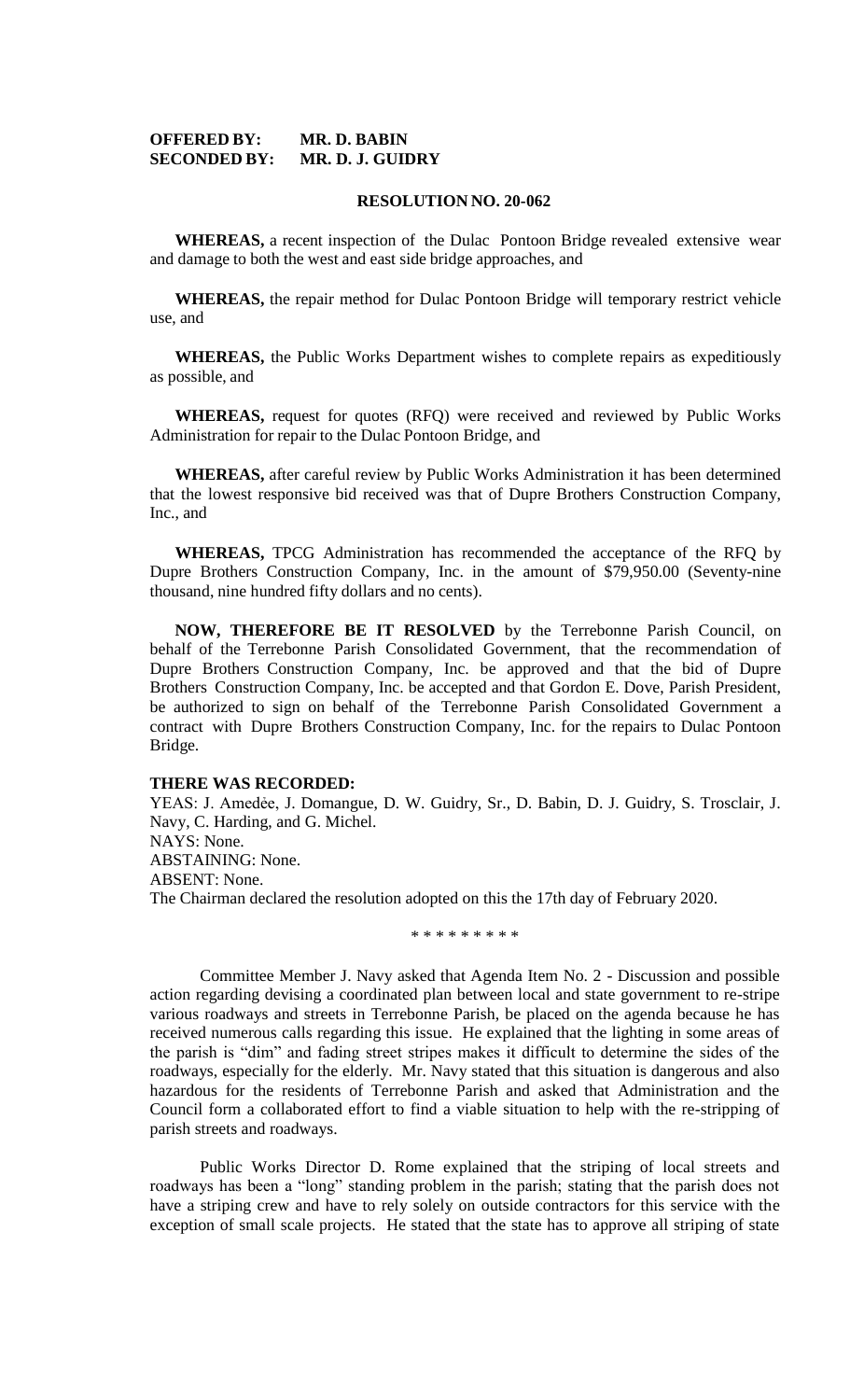streets and highways and that takes time to get approved. Mr. Rome further explained that Administration has allocated additional funding for striping; stating that striping of street and roadways is a "very" expensive project and the allocation of additional funding will help<br>move the striping project forward. Mr. Rome stated that the parish has partnered with Mr. Rome stated that the parish has partnered with MPO's Local Road and Safety Program and submitted an application to receive funding for striping and other road repairs; noting that in the interim, he will be using funds from the Transportation Trust Fund and monies allocated through the annual budget to continue striping local streets and roadways.

Discussion ensued with several Committee Members expressing concerns over the striping of streets and roadways, as well as, other road maintenance issues such as overlaying and the widening of roadway shoulders and the hiring of parish workers to perform striping tasks.

Public Works Director D. Rome explained that the material, thermoplastic, and equipment used to stripe streets and roadways are very expensive and not cost effective for the parish to utilize at this time; stating that a majority of the contractors that the parish uses for striping is contracted out because it is a costly job. He stated that Administration's plan is to start striping local streets and roadways this summer and by next year have a parish wide striping program where the majority of the local roadways and streets will be striped.

| <b>OFFERED BY:</b>  | MR. G. MICHEL |
|---------------------|---------------|
| <b>SECONDED BY:</b> | MR. D. BABIN  |

# **RESOLUTION NO. 20-063**

A Resolution awarding and authorizing the signing of a Construction Contract to the firm of Edward J. Laperouse Metal Works for Parish Project No. 19-BLDG-30, American Legion Post 31 Building Roof Replacement Phase #1, Terrebonne Parish, Louisiana and authorizing the issuance of the Notice to Proceed to commence construction of said Project.

**WHEREAS,** the Terrebonne Parish Consolidated Government did receive bids for Parish Project No. 19-BLDG-30, American Legion Post 31 Building Roof Replacement Phase #1, Terrebonne Parish, Louisiana, and

**WHEREAS,** the lowest, responsive and responsible bid for the construction of the project was that submitted by the firm of Edward J. Laperouse Metal Works, with a base bid of \$212,000.00 and Alt. No. 1 bid of \$55,500.0 for a total bid in the amount of \$267,500.00 and

**WHEREAS**, the Engineer for this project, the Architect, Craig C. Hebert has recommended that the award of the contract be made to Edward J. Laperouse Metal Works, and

**NOW, THEREFORE BE IT RESOLVED** by the Terrebonne Parish Council, on behalf of the Terrebonne Parish Consolidated Government, does hereby accept the lowest, responsive and responsible bid submitted by the firm of Edward J. Laperouse Metal Works in the total bid amount of \$267,500.00 as per attached bid forms, for American Legion Post 31 Building Roof Replacement Phase #1, Terrebonne Parish, Louisiana, and

**BE IT FURTHER RESOLVED,** the President of Terrebonne Parish Consolidated Government, be authorized and empowered to sign a construction contract for and on behalf of the Terrebonne Parish Consolidated Government with Edward J. Laperouse Metal Works, and

BE IT FURTHER RESOLVED, that upon receipt of the required Certificate of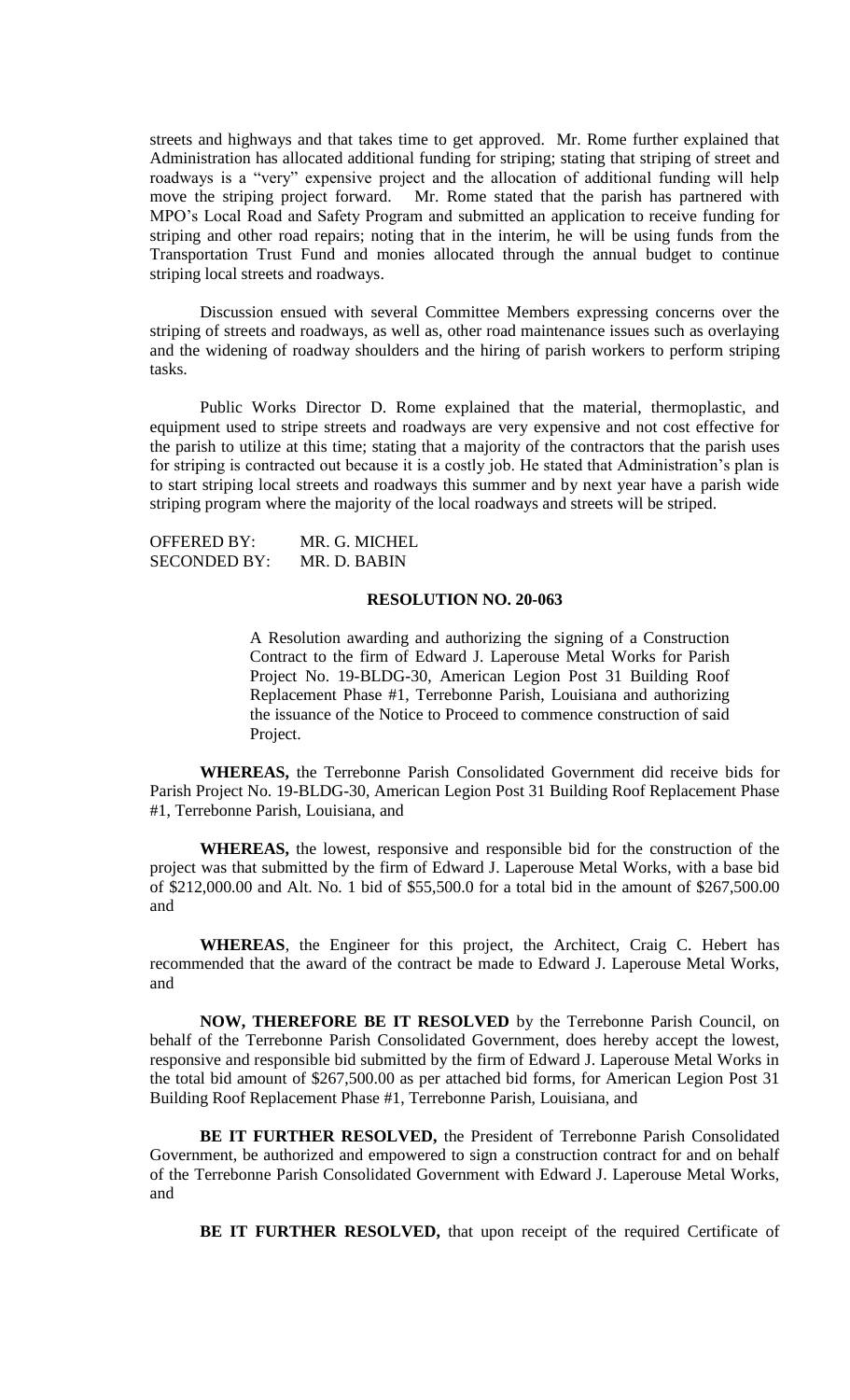Insurance evidencing coverage as provided in the project specifications and upon execution and recordation of all contract documents, the Architect, Craig C. Hebert is hereby authorized to issue the Notice to Proceed to Edward J. Laperouse Metal Works to commence construction of said project, and

**BE IT FURTHER RESOLVED**, that a certified copy of this resolution be forwarded to the Architect, Craig C. Hebert.

#### **THERE WAS RECORDED:**

YEAS: J. Amedẻe, J. Domangue, D. W. Guidry, Sr., D. Babin, D. J. Guidry, S. Trosclair, J. Navy, C. Harding, and G. Michel. NAYS: None. ABSTAINING: None. ABSENT: None. The Chairman declared the resolution adopted on this the 17th day of February 2020.

\* \* \* \* \* \* \* \* \*

OFFERED BY: MR. D. BABIN SECONDED BY: MR. D. J. GUIDRY

## **RESOLUTION NO. 20-064**

A resolution providing approval of Amendment No. 4 to the Engineering Agreement for Parish Project No. **17-DRA-42**, **Bayou Terrebonne Drainage Improvements Project**, Terrebonne Parish, Louisiana.

**WHEREAS**, the Terrebonne Parish Consolidated Government did enter into an original engineering agreement with GIS Engineering, L.L.C. dated November 1, 2017, recordation number 1545714, for the Bayou Terrebonne Drainage Improvements Project identified as Parish Project 17-DRA-42, and

**WHEREAS**, the Engineering Agreement between OWNER and ENGINEER provides for certain limitations for Basic Services and specific Additional Services, and

**WHEREAS**, the Terrebonne Parish Consolidated Government is desirous of continuing the design for this project, and

**WHEREAS**, additional funds have been budgeted to continue with the preliminary design for this project, and

**WHEREAS**, this amendment will adjust Basic and Additional Services for this project, and

**WHEREAS**, this above work will increase the Basic Services by \$210,243.00 and it will increase the additional services section by \$179,757.00 for a total increase of \$390,000.00.

**NOW, THEREFORE BE IT RESOLVED** that the Terrebonne Parish Council, on behalf of the Terrebonne Parish Consolidated Government, does hereby approve this Amendment No. 4 to the Engineering Agreement for an total increase of \$390,000.00, and authorizes Parish President Gordon E. Dove to execute this Amendment No. 4 to the Engineering Agreement for the Bayou Terrebonne Drainage Improvements Project Parish Project No. 17-DRA-42, with GIS Engineering, LLC, and

**BE IT FURTHER RESOLVED** that a certified copy of the resolution be forwarded to the Engineer, GIS Engineering, LLC.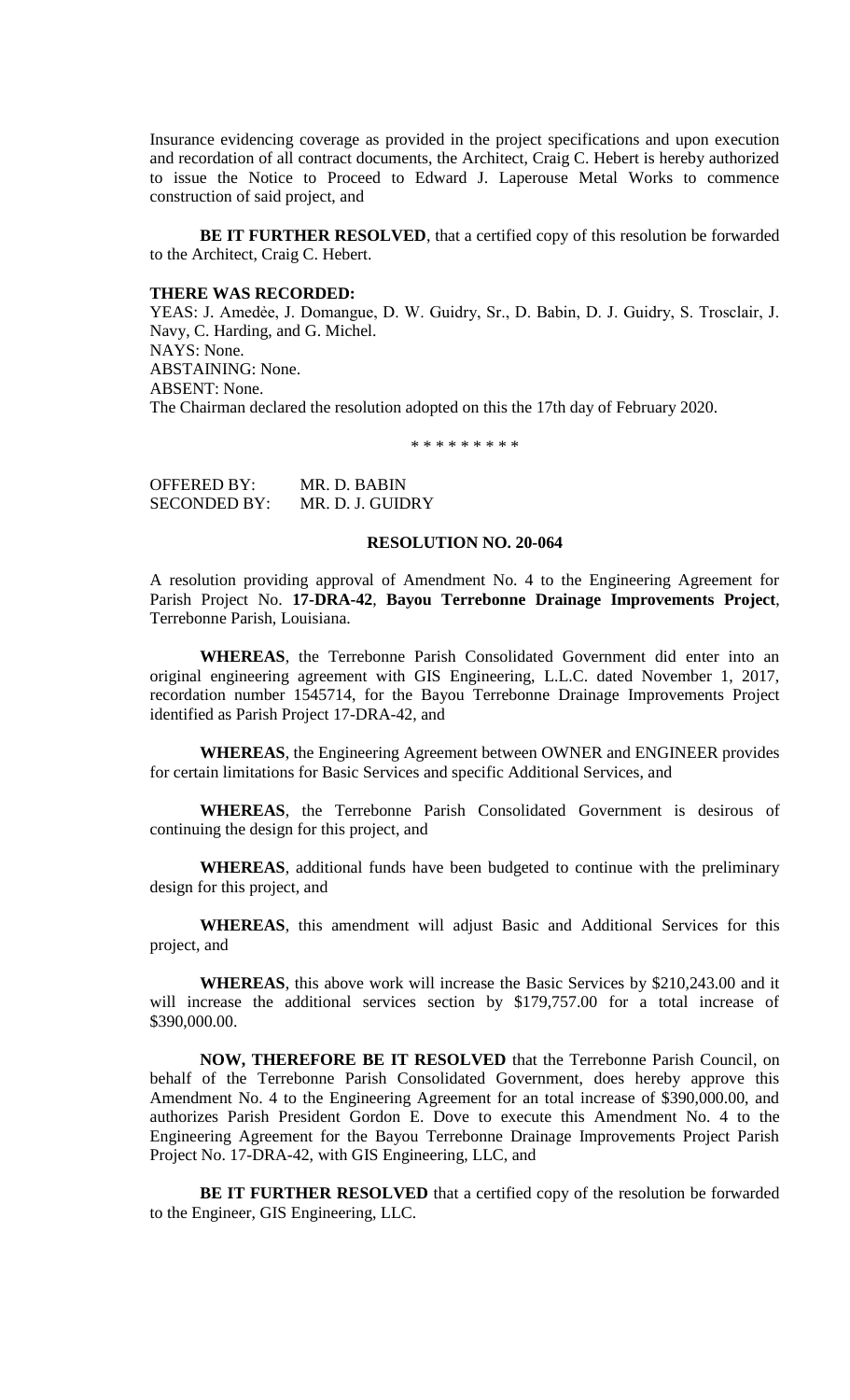#### **THERE WAS RECORDED:**

YEAS: J. Amedėe, J. Domangue, D. W. Guidry, Sr., D. Babin, D. J. Guidry, S. Trosclair, J. Navy, C. Harding, and G. Michel. NAYS: None. ABSTAINING: None. ABSENT: None. The Chairman declared the resolution adopted on this the 17th day of February 2020.

\* \* \* \* \* \* \* \* \*

| OFFERED BY:  | MR. D. J. GUIDRY |
|--------------|------------------|
| SECONDED BY: | MR. G. MICHEL    |

### **RESOLUTION NO. 20-065**

A RESOLUTION AUTHORIZING THE PARISH PRESIDENT TO SIGN AND SUBMIT AN AMENDMENT TO THE TERREBONNE PARISH GUSTAV/IKE DISASTER RECOVERY PLAN BUDGET TO THE STATE OF LOUISIANA AND HUD TO COMPLY WITH THE COMMUNITY DEVELOPMENT BLOCK GRANT DISASTER RECOVERY PROGRAM.

**WHEREAS**, the Terrebonne Parish Consolidated Government has been awarded Community Development Block Grant (CDBG) funding as a result of the damage caused by Hurricanes Gustav and Ike; and

**WHEREAS,** the DPW Administration Building Project is complete; and

**WHEREAS,** there are excess funds in the project; and

**WHEREAS,** the excess funds from the DPW Administration Building Project will be transferred to the Ward 7 Levee Improvements Project; and

**WHEREAS,** through the proper public approval process the funds can be reallocated from one project to another as reflected in Attachment A; and

**NOW, THEREFORE, BE IT RESOLVED** by the Terrebonne Parish Council, on behalf of the Terrebonne Parish Consolidated Government, that that the Parish President, Gordon E. Dove, is authorized to sign, submit and implement the recommended amendment to the Terrebonne Parish Gustav/Ike Disaster Recovery Plan regarding the projects in Attachment A.

#### **THERE WAS RECORDED:**

YEAS: J. Amedėe, J. Domangue, D. W. Guidry, Sr., D. Babin, D. J. Guidry, S. Trosclair, J. Navy, C. Harding, and G. Michel. NAYS: None. ABSTAINING: None. ABSENT: None. The Chairman declared the resolution adopted on this the 17th day of February 2020.

### \* \* \* \* \* \* \* \* \*

Upon questioning from Committee D. Babin regarding the aforementioned increases, Parish Manager M. Toups explained that there were a multitude of factors that caused the increase in the project such as the replacement and upgrade of the fence around the complex, spare pump opening caps, road repairs and rain delays, forced main fittings and aluminum covers for top decks, etc.; noting that the aforementioned proposed resolution is for work that was not included in the original bid.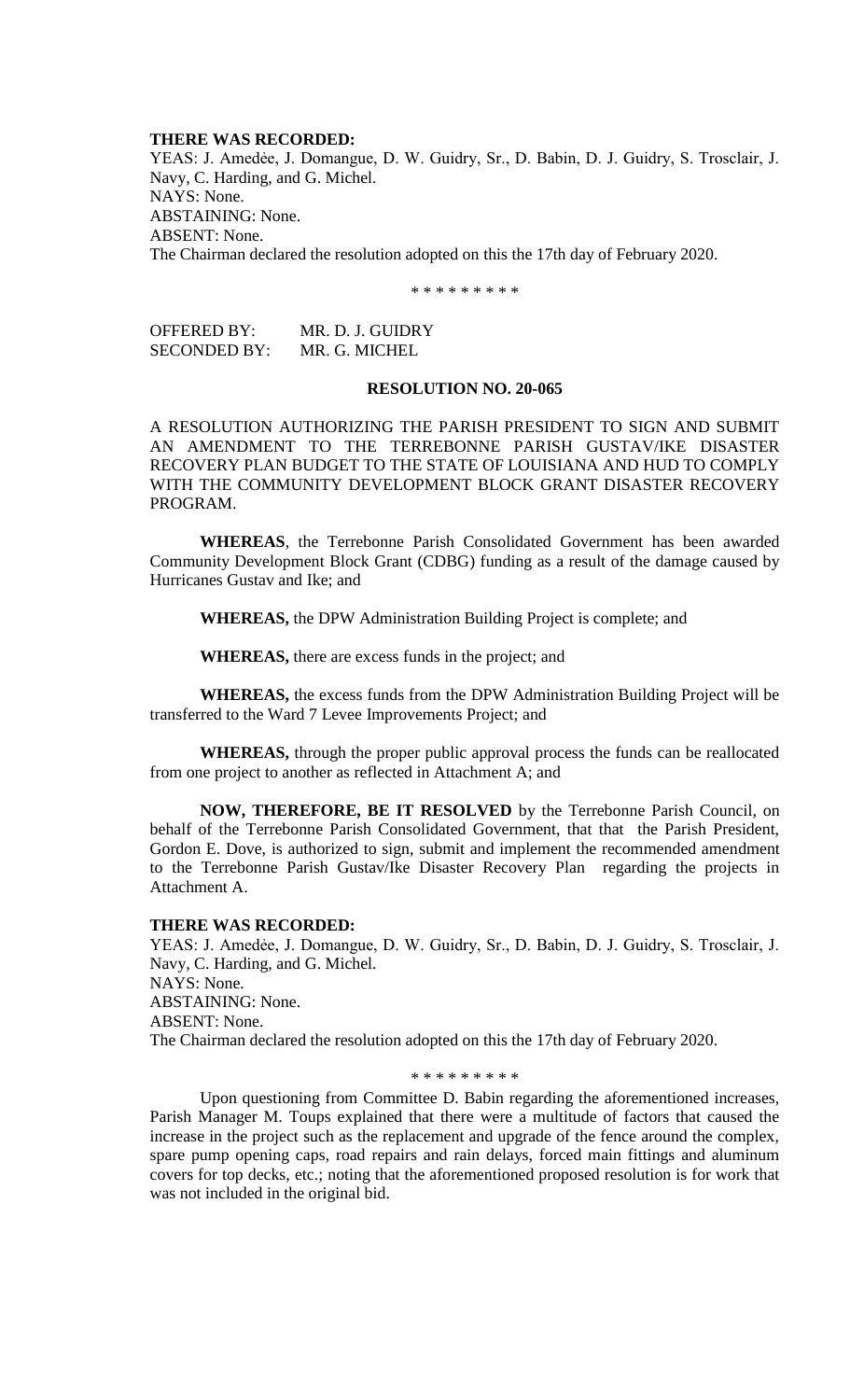| <b>OFFERED BY:</b>  | MR. J. AMEDËE         |
|---------------------|-----------------------|
| <b>SECONDED BY:</b> | MR. D. W. GUIDRY, SR. |

#### **RESOLUTION NO. 20-066**

A resolution authorizing the execution of Change Order No. 2 to the Construction Agreement for Parish Project No. 15-SEW-49, Renovations to the Oakshire and Southdown No. 2 Sewer Holding Basins Project, a part of the Clean Water State Revolving Fund (CWSRF) Project No. CS221493-01, Contract No. 001, Terrebonne Parish, Louisiana.

**WHEREAS**, the Terrebonne Parish Consolidated Government entered into a Construction Agreement with Wharton-Smith, Inc., dated November 9, 2018 for the Renovations of the Oakshire and Southdown No. 2 Sewer Holding Basins Project, Parish Project No. 15-SEW-49, Terrebonne Parish, Louisiana, and

**WHEREAS**, this change order is necessary due to miscellaneous changes requested by the owner or unforeseen conditions, as indicated in Change Order No. 2, and an increase of 13 calendar days, and

**WHEREAS**, the Engineer, GreenPoint Engineering, has recommended this Change Order No. 2 for an increase in the contract price by \$127,438.86, with an increase the contract time of 13 calendar days, and

**WHEREAS**, this change order is contingent upon the approval from the Louisiana Department of Environmental Quality (LDEQ), and

**NOW, THEREFORE BE IT RESOLVED**, the Terrebonne Parish Council (Public Services Committee), on behalf of the Terrebonne Parish Consolidated Government, does hereby approve and authorize the execution of Change Order No. 2 by Terrebonne Parish President Gordon E. Dove, for Parish Project No. 15-SEW-49, Renovations to the Oakshire and Southdown No. 2 Sewer Holding Basins Project, Terrebonne Parish, Louisiana.

#### **THERE WAS RECORDED:**

YEAS: J. Amedėe, J. Domangue, D. W. Guidry, Sr., D. Babin, D. J. Guidry, S. Trosclair, J. Navy, C. Harding, and G. Michel. NAYS: None. ABSTAINING: None. ABSENT: None. The Chairman declared the resolution adopted on this the 17th day of February 2020.

\* \* \* \* \* \* \* \* \*

Discussion ensued with several Committee Members inquiring about the yearly maintenance service contract and agenda backup regarding bidders and/or lowest bidder information. There were three bids submitted for the Yearly Maintenance Service Contract and the lowest bidder was Norris and Boudreaux in the amount of \$414,417.70.

Parish Manager M. Toups explained that the yearly maintenance contract is for concrete panels and any other work to be completed by the Road and Bridge Department and any work that cannot be completed in-house; stating that the previous contract expired last year and the bid form had to be revised by the legal department to accommodate the parish moving forward.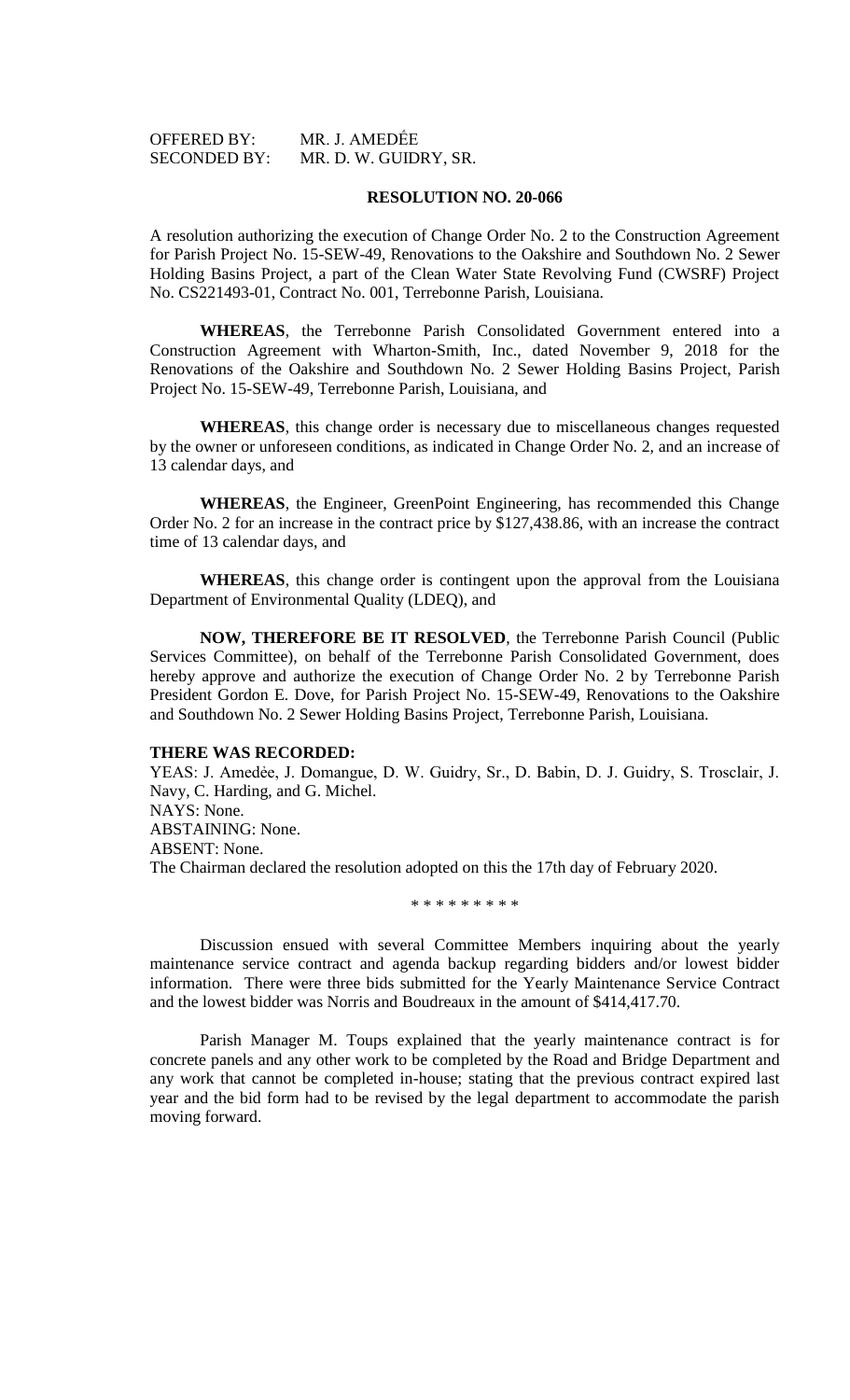| <b>OFFERED BY:</b>  | MR. G. MICHEL         |
|---------------------|-----------------------|
| <b>SECONDED BY:</b> | MR. D. W. GUIDRY, SR. |

### **RESOLUTION NO. 20-067**

AWARDING AND AUTHORIZING THE CONTRACT FOR REQUEST FOR PROPOSALS (RFP), #20-1/9-04 FOR THE YEARLY MAINTENANCE SERVICE CONTRACT.

**WHEREAS**, the Terrebonne Parish Consolidated Government will receive Request for Proposals No. 20-1/9-04 Yearly Maintenance Service Contract on February 13, 2020, and

**WHEREAS**, the Parish desires to authorize the award of a proposal contract to the Contractor that submits the lowest responsive, responsible proposal for the Yearly Maintenance Service Contract, RFP No. 20-1/9-04, and

**NOW, THEREFORE, BE IT RESOLVED** by the Terrebonne Parish Council, on the behalf of the Terrebonne parish Consolidated Government, authorizes the Parish President to award a proposal contract to the contractor that submits the lowest responsive, responsible proposal, and

**BE IT FURTHER RESOLVED**, that the Parish President be authorized to execute all necessary contract documents to authorize the lowest responsive, responsible proposer on RFP No. 20-1/9-04, to proceed with all necessary services for the maintenance service contract.

#### **THERE WAS RECORDED:**

YEAS: J. Amedẻe, J. Domangue, D. W. Guidry, Sr., D. Babin, D. J. Guidry, S. Trosclair, J. Navy, C. Harding, and G. Michel. NAYS: None. ABSTAINING: None. ABSENT: None. The Chairman declared the resolution adopted on this the 17th day of February 2020.

\* \* \* \* \* \* \* \* \*

Mr. G. Michel moved, seconded by Mr. D. W. Guidry, Sr., "THAT, there being no further business to come before the Public Services Committee, the meeting be adjourned.'

The Chairman called for the vote on the motion offered by Mr. G. Michel. THERE WAS RECORDED: YEAS: J. Amedée, J. Domangue, D. W. Guidry, Sr., D. Babin, D. J. Guidry, S.

Trosclair, J. Navy, C. Harding and G. Michel.

NAYS: None.

ABSENT: None.

The Chairman declared the motion adopted and the meeting was adjourned at 6:01 p.m.

Carl Harding, Chairman

Tammy E. Triggs, Minute Clerk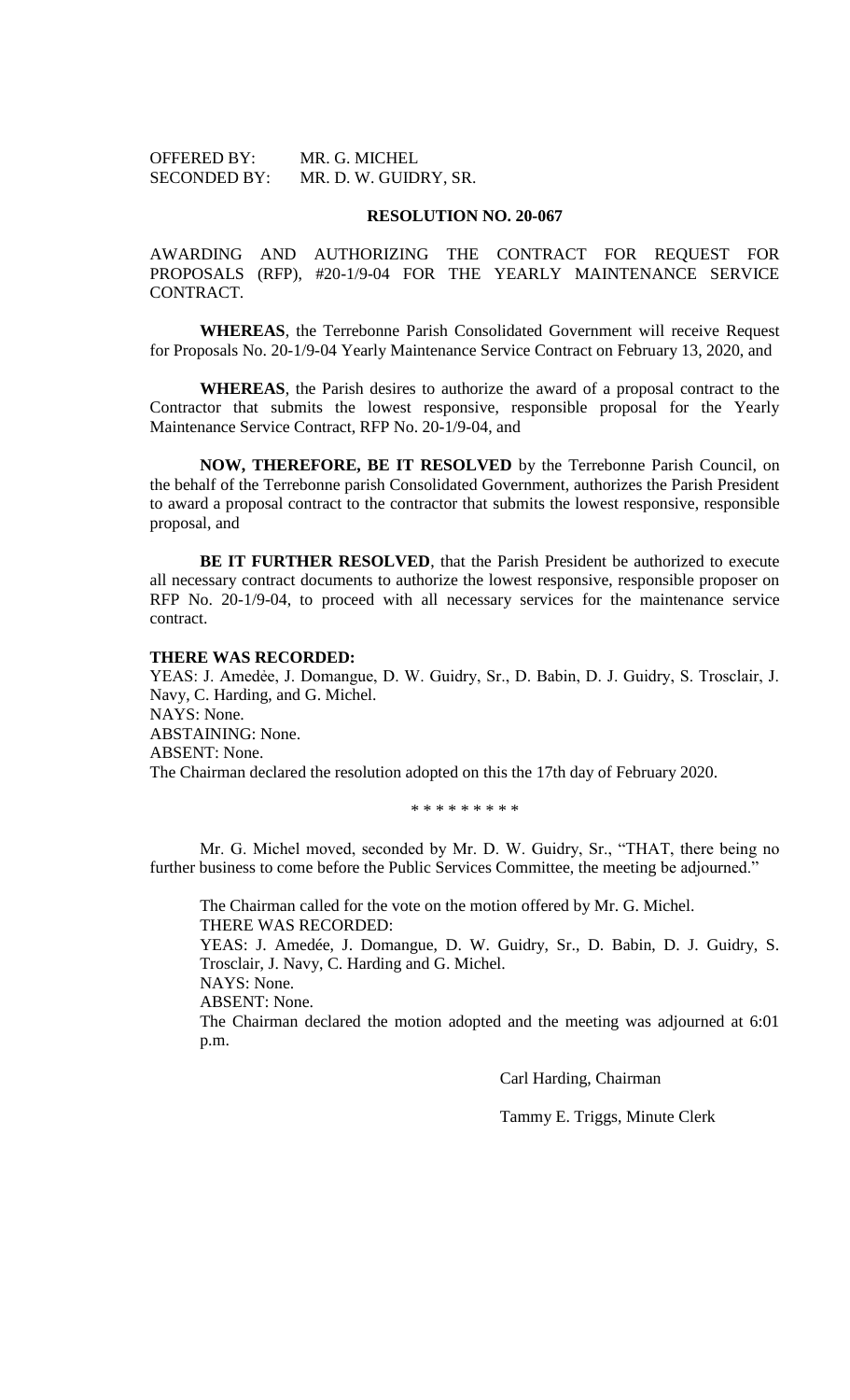Mr. C. Harding moved, seconded by Mr. D. J. Guidry, "THAT the Council accept and ratify the minutes of the Public Services Committee meeting held on 02/17/2020."

The Chairman called for a vote on the motion offered by Mr. C. Harding. THERE WAS RECORDED: YEAS: J. Amedée, J. Domangue, D. W. Guidry, Sr., D. Babin, D. J. Guidry, S. Trosclair, J. Navy, C. Harding, G. Michel. NAYS: None. ABSENT: None. The Chairman declared the motion adopted.

The Chairman called for a report on the Community Development and Planning Committee meeting held on 02/17/2020, whereupon the Committee Chairwoman, noting ratification of minutes calls a public hearing on March 11, 2020, rendered the following:

### **COMMUNITY DEVELOPMENT & PLANNING COMMITTEE**

### **FEBRUARY 17, 2020**

The Chairwoman, Jessica Domangue, called the Community Development & Planning Committee meeting to order at 6:03 p.m. in the Terrebonne Parish Council Meeting Room with an Invocation offered by Committee Member J. Amedèe and the Pledge of Allegiance led by Committee Member D. J. Guidry. Upon roll call, Committee Members recorded as present were: J. Amedée, J. Domangue, D. W. Guidry, Sr., D. Babin, D. J. Guidry, S. Trosclair, J. Navy, C. Harding and G. Michel. A quorum was declared present.

OFFERED BY: MR. D. J. GUIDRY SECONDED BY: MR. D. BABIN

### **RESOLUTION NO. 20-068**

A RESOLUTION OBLIGATING THE NECESSARY FUNDING UNDER THE TERREBONNE PARISH FLOOD MITIGATION ASSISTANCE GRANT PROGRAM PROJECT NO. FMA-PJ-LA-2014-001 TO COMPLETE THE STRUCTURE ELEVATION OF 107 SOUTH CENTRAL BOULEVARD CHAUVIN, LA 70344.

**WHEREAS**, the Terrebonne Parish Consolidated Government has been formally notified by FEMA that the Flood Mitigation Assistance Grant Program, Project No. FMA-PJ-LA-2014-001, can proceed with the mitigation of the following property:

**ADDRESS:** 107 SOUTH CENTRAL BOULEVARD CHAUVIN, LA 70344

**OWNED BY:**RAMSEY LIRETTE;

WHEREAS**,** under the administrative guidance of Solutient, the required "Elevation Packet" has been prepared and executed for the property owner recommending elevation through the FMA Program.

NOW, THEREFORE, BE IT RESOLVED, **BY THE TERREBONNE PARISH COUNCIL THAT THE NECESSARY FUNDING UNDER THE TERREBONNE PARISH FEMA FUNDED FLOOD MITIGATION ASSISTANCE PROGRAM, PROJECT NO FMA-PJ-LA-2014-001 BE HEREBY OBLIGATED TO MITIGATE 107 SOUTH CENTRAL BOULEVARD.**

### **THERE WAS RECORDED:**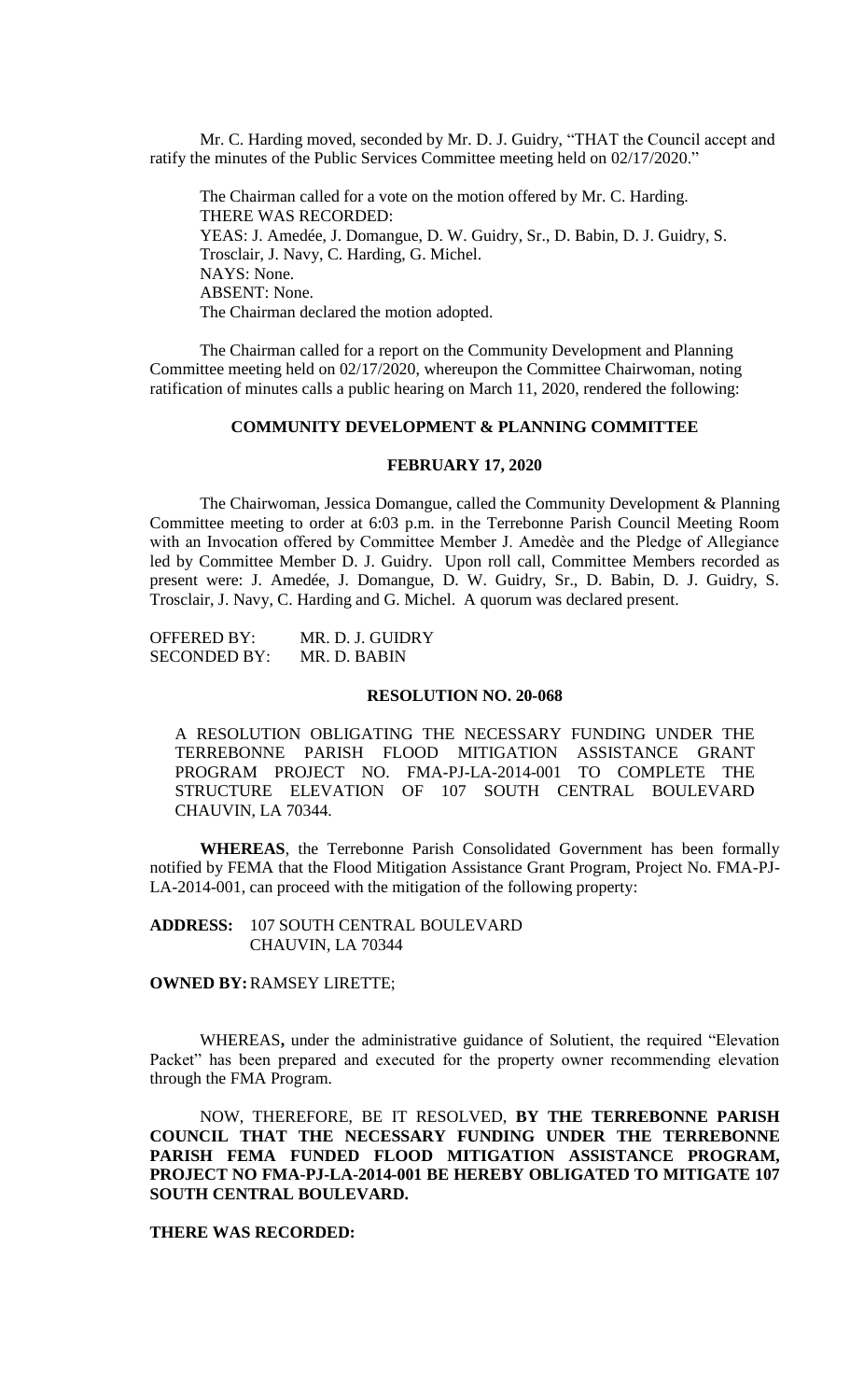YEAS: J. Amedėe, J. Domangue, D. W. Guidry, Sr., D. Babin, D. J. Guidry, S. Trosclair, J. Navy, C. Harding, and G. Michel. NAYS: None. ABSTAINING: None. ABSENT: None. The Chairman declared the resolution adopted on this the 17th day of February 2020.

OFFERED BY: MR. D. J. GUIDRY SECONDED BY: MR. D. BABIN

### **RESOLUTION NO. 20-069**

A RESOLUTION AUTHORIZING THE PARISH PRESIDENT TO EXECUTE THE APPROPRIATE AGREEMENT WITH ACCU-ENVIRONMENTAL, LLC FOR ENVIRONMENAL REVIEW SERVICES FOR THE LA SAFE LIVING MITIGATION TERRACES PROJECT NORTH OF LAKE BOUDREAUX.

**WHEREAS,** The LA SAFE program has awarded \$3,600,000 by the State of Louisiana Office of Community Development Disaster Recovery Unit after a public process and voting that selected this project as a priority for Terrebonne Parish; and

**WHEREAS,** the project is intended to create land again in the area above Lake Boudreaux protecting residences and Parish assets; and

**WHEREAS,** the project in the floodplain is required to be cleared through an eight step environmental review process by the Department of Housing and Urban Development that is funding the project through the Louisiana Office of Community Development; and

**WHEREAS,** after a formal procurement process for a small purchase was followed requesting a price and minimum qualifications, Accu-Environmental, LLC has been awarded lowest qualified bid from three qualified bidders.

**NOW, THEREFORE, BE IT RESOLVED** by the Terrebonne Parish Council, (Community Development and Planning Committee) on behalf of the Terrebonne Parish Consolidated Government, that the Parish President or designee is hereby authorized to enter into the appropriate agreement with Accu-Environmental, LLC to provide the needed environmental review services for the project referenced above.

#### **THERE WAS RECORDED:**

YEAS: J. Amedėe, J. Domangue, D. W. Guidry, Sr., D. Babin, D. J. Guidry, S. Trosclair, J. Navy, C. Harding, and G. Michel. NAYS: None. ABSTAINING: None. ABSENT: None. The Chairman declared the resolution adopted on this the 17th day of February 2020.

\* \* \* \* \* \* \* \* \*

Upon questioning from Committee G. Michel regarding the zoning district table listing, Parish Attorney J. Hebert explained that the parish is in ongoing litigation regarding a discrepancy between the parish's zoning map and the information in the actual parish ordinance. Upon further research, it was determined that the amended zoning ordinances had not been published since the 1970s in the Parish Code and it was suggested that a zoning districts table listing be created and published; noting that every time a zoning change is made, the zoning district table will be changed and published, as well.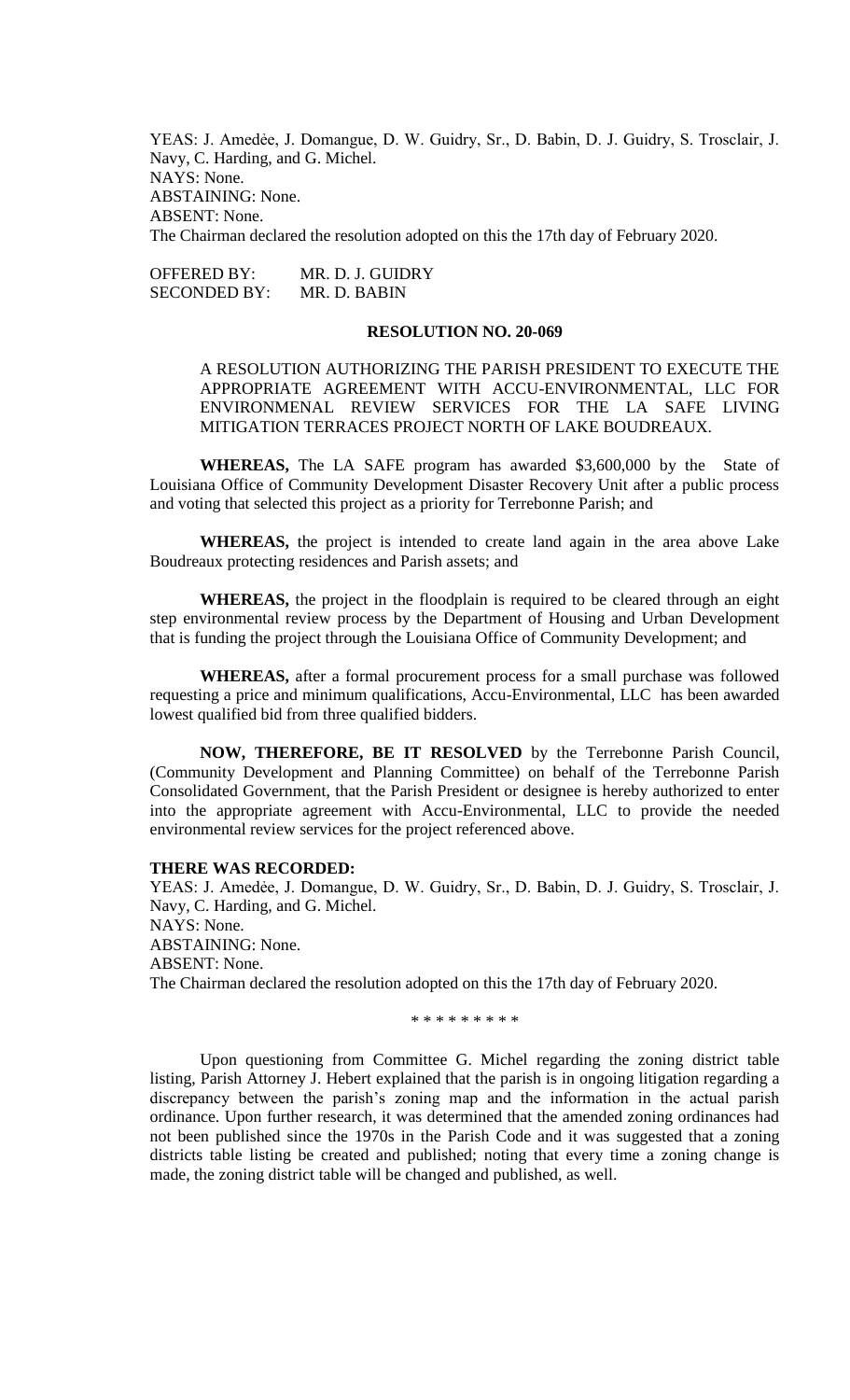Upon questioning from Committee Chairwoman J. Domangue regarding residential mobile home zoning, Parish Attorney J. Hebert explained that the zoning issues are a historical reflection of matters that transpired per ordinances; stating that zoning ordinances that currently exist are applicable, and noting that if something has been changed it cannot revert back. He stated that the zoning districts table listing will ensure that the Planning and Zoning Department "flow" steady as is relates to the zoning ordinances.

Upon questioning from Committee Chairwoman J. Domangue regarding the procedure of placing a residential mobile home in a residential zoning area, Planning and Zoning Director C. Pulaski explained if there is no mention of a special district a residential mobile home would not be able to be place in that area.

Committee Member D. Babin stated that the Planning and Zoning Commission abolish

spot zoning throughout Terrebonne Parish.

OFFERED BY: MR. G. MICHEL<br>SECONDED BY: MR. C. HARDING SECONDED BY:

#### **RESOLUTION NO. 20-070**

A RESOLUTION GIVING NOTICE OF INTENT TO ADOPT AN ORDINANCE TO AMEND CHAPTER 28, ARTICLE X, SECTION 28-202(F) OF THE TERREBONNE PARISH CODE OF ORDINANCES SO AS TO INCLUDE AN AMENDED ZONING DISTRICTS TABLE LISTING THAT WILL LIST ALL AMENDED ZONING DISTRICTS FOR THE PURPOSES OF PUBLICATION OF AMENDED ZONING DISTRICTS

**WHEREAS**, in 1975, the City of Houma adopted the first set of zoning regulations within the Houma city limits; and

**WHEREAS**, in 2007, the Terrebonne Parish Council, approved an ordinance to expand the zoning district boundaries to include areas outside of the city limits of Houma as described in Chapter 28 of the Terrebonne Parish Code of Ordinances ; and

**WHEREAS**, since 1975 the City of Houma Aldermen or the Terrebonne Parish Council voted to amend the zoning districts by ordinance on numerous occasions resulting in the zoning district map created in 1975 was revised on July 18, 1978 and whose latest revision was on June 6, 2006 which was subsequently placed in its current digital format; and

**WHEREAS**, certain past zoning amendment ordinances either did not specify the original residential district nor the amended commercial district or referred to it as special commercial district; and

**WHEREAS**, an error on the digital zoning map was discovered wherein a zoning amendment that had occurred by ordinance in 1999 was not reflected on the original paper zoning map and was not subsequently shown correctly on the digital map; and

**WHEREAS**, this proposed ordinance is intended to clarify and clearly list any and all zoning amendments to ensure accuracy of the zoning map and zoning ordinances; and

**WHEREAS**, this table listing is created from previous ordinances and maps; and

**NOW, THEREFORE, BE IT RESOLVED** by the Terrebonne Parish Council Community Development and Planning Committee, on behalf of the Terrebonne Parish Consolidated Government, that notice of intent is given for adopting an ordinance to amend Chapter 28, Article X, Section 28-202(f) of the Terrebonne Parish Code of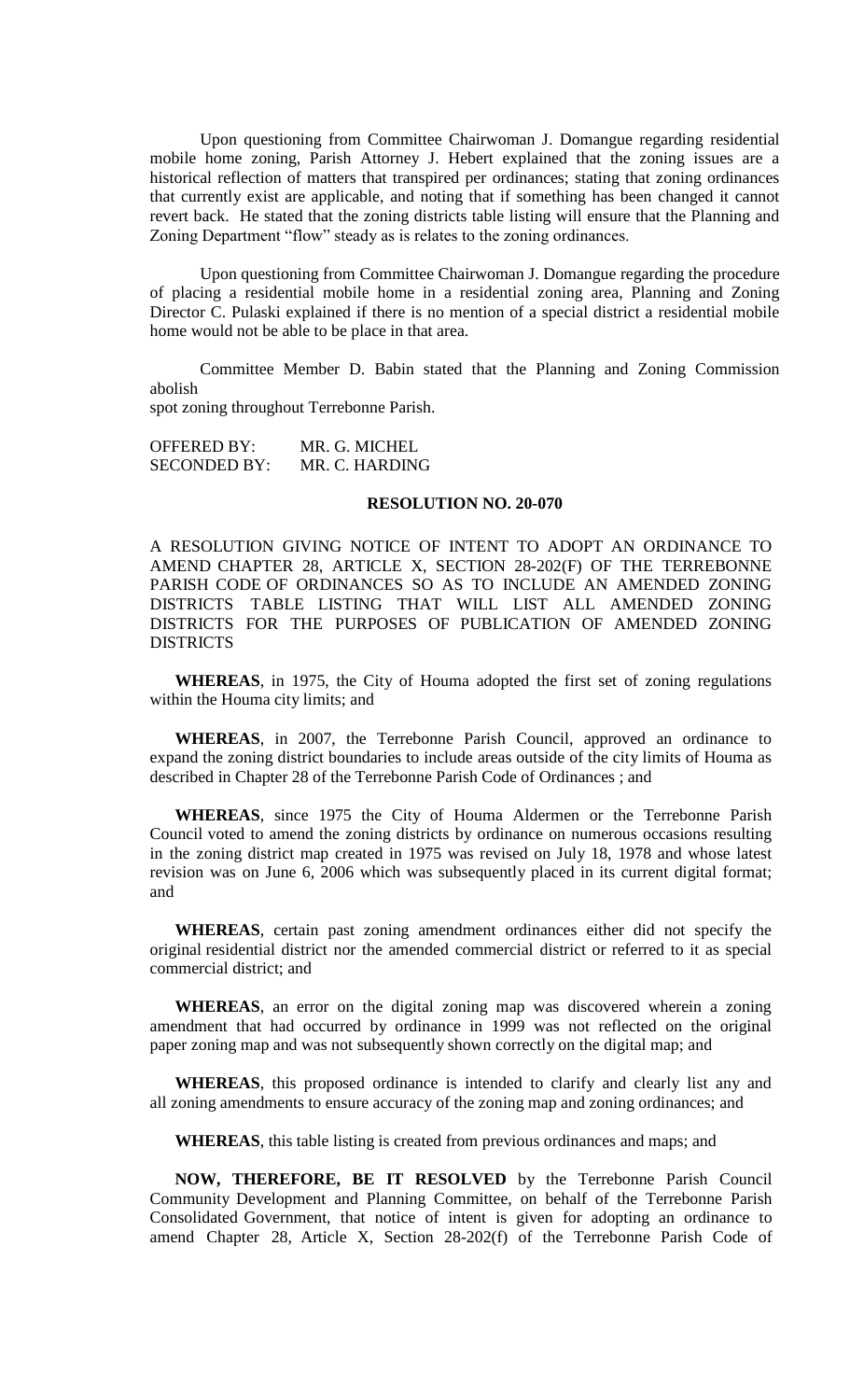Ordinances so as to include an amended zoning districts table listing that will list all amended zoning districts for the purposes of publication of amended zoning districts; and

BE IT FURTHER RESOLVED that a public hearing on said matter be called for Wednesday, March 11, 2020 at 6:30p.m.

\* \* \* \* \* \* \* \* \*

Mr. G. Michel moved, seconded by Mr. D. W. Guidry, Sr., "THAT, there being no further business to come before the Community Development & Planning Committee, the meeting be adjourned."

The Chairman called for the vote on the motion offered by Mr. G. Michel. THERE WAS RECORDED:

YEAS: J. Amedée, J. Domangue, D. W. Guidry, Sr., D. Babin, D. J. Guidry, S. Trosclair, J. Navy, C. Harding and G. Michel.

NAYS: None.

ABSENT: None.

The Chairman declared the motion adopted and the meeting was adjourned at 6:10 p.m.

Jessica Domangue, Chairwoman

Tammy E. Triggs, Minute Clerk

Ms. J. Domangue moved, seconded by Mr. D. W. Guidry, Sr., "THAT the Council accept and ratify the minutes of the Community Development and Planning Committee meeting held on 02/17/2020."

The Chairman called for a vote on the motion offered by Ms. J. Domangue. THERE WAS RECORDED: YEAS: J. Amedée, J. Domangue, D. W. Guidry, Sr., D. Babin, D. J. Guidry, S. Trosclair, J. Navy, C. Harding, G. Michel. NAYS: None. ABSENT: None. The Chairman declared the motion adopted.

The Chairman called for a report on the Budget and Finance Committee meeting held on 02/17/2020, whereupon the Committee Chairman, noting ratification of minutes calls public hearings on March 11, 2020, rendered the following:

### **BUDGET & FINANCE COMMITTEE**

#### **FEBRUARY 17, 2020**

The Chairman, John Navy, called the Budget & Finance Committee meeting to order at 6:13 p.m. in the Terrebonne Parish Council Meeting Room with an Invocation offered by Committee Member D. W. Guidry, Sr. and the Pledge of Allegiance led by Committee Member J. Amedѐe. Upon roll call, Committee Members recorded as present were: J. Amedée, J. Domangue, D. W. Guidry, Sr., D. Babin, D. J. Guidry, S. Trosclair, J. Navy, C. Harding and G. Michel. A quorum was declared present.

Mr. J. Amedèe moved, seconded by Mr. S. Trosclair, "THAT, the Budget & Finance Committee introduce an ordinance declaring a 2011 Ford F250 with an 8'bed (Unit 674) from Sewer Treatment Department having a value of \$6,000 as surplus and authorizing said item to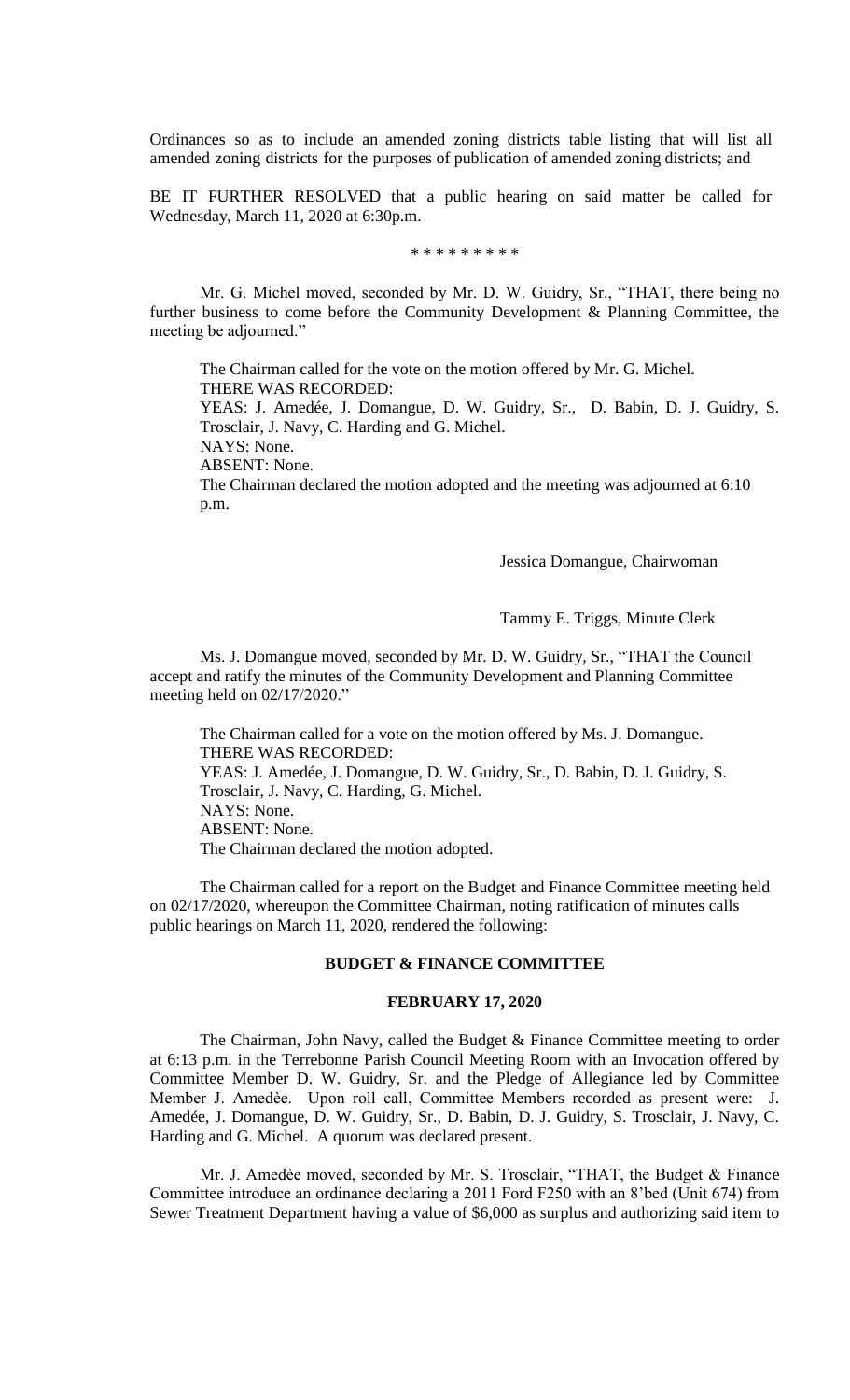be disposed of by any legally approved methods and calling a public hearing on March 1, 2020 at 6:30 p.m."

The Chairman called for the vote on the motion offered by Mr. J. Amedèe. THERE WAS RECORDED: YEAS: J. Amedée, J. Domangue, D. W. Guidry, Sr., D. Babin, D. J. Guidry, S. Trosclair, J. Navy and C. Harding. NAYS: None. ABSENT: G. Michel. The Chairman declared the motion adopted.

OFFERED BY: MR. S. TROSCLAIR SECONDED BY: MR. J. AMEDẾE

## **RESOLUTION NO. 20-071**

A RESOLUTION AUTHORIZING THE PARISH PRESIDENT TO EXECUTE AN INTERGOVERNMENTAL AGREEMENT BETWEEN THE TERREBONNE PARISH CONSOLIDATED GOVERNMENT ("TPCG") AND FIRE PROTECTION DISTRICT NO. 6. ("FPD6")

**WHEREAS**, Article VII, Section 14 of the Louisiana Constitution further provides that "For a public purpose, the state and its political subdivisions or political corporations may engage in cooperative endeavors with each other, with the United States or its agencies, or with any public or private association, corporation or individual"; and

**WHEREAS**, La. R.S. 33:1324 authorizes political subdivisions of this state to make agreements between or among themselves to, *inter alia,* engage in the promotion and maintenance of any undertaking or the exercise of any power, provided that at least one of the participants to the agreement is authorized under a provision of general or special law to perform such activity or exercise such power as may be necessary for completion of the undertaking; and

**WHEREAS**, Section 1-07 of the Terrebonne Parish Charter provides "the parish government is authorized, as provided by state law, to enter into joint service agreements or cooperative efforts with other governmental agencies and political subdivisions"; and

**WHEREAS**, the TPCG operates the Houma Fire Department, 600 Wood Street, Houma, Louisiana 70360; and

**WHEREAS**, the mission statement of the Houma Fire Department states that "The Houma Fire Department is responsible for preventing, preserving, and protecting lives and property of our citizens from the ravages and destruction caused by fire and we are dedicated to a quick response to the location where help is needed. The Houma Fire Department is divided into five divisions – Administration, Suppression, Prevention, Training, and Maintenance. The Fire Chief is responsible for the management of the Houma Fire Department and the overall administrator of the four other divisions. The Houma Fire Department operates four station houses and one administrative office. The department operates four engines and two aerial trucks. The department is staffed 24 hours a day by certified firefighters"; and

**WHEREAS**, the mission of the FPD6 is to protect lives and property through the prevention and/or mitigation of fires and other emergencies. This mission is accomplished through a variety of programs which are established with life, safety, property, conservation, and cost effectiveness in mind, in that order; and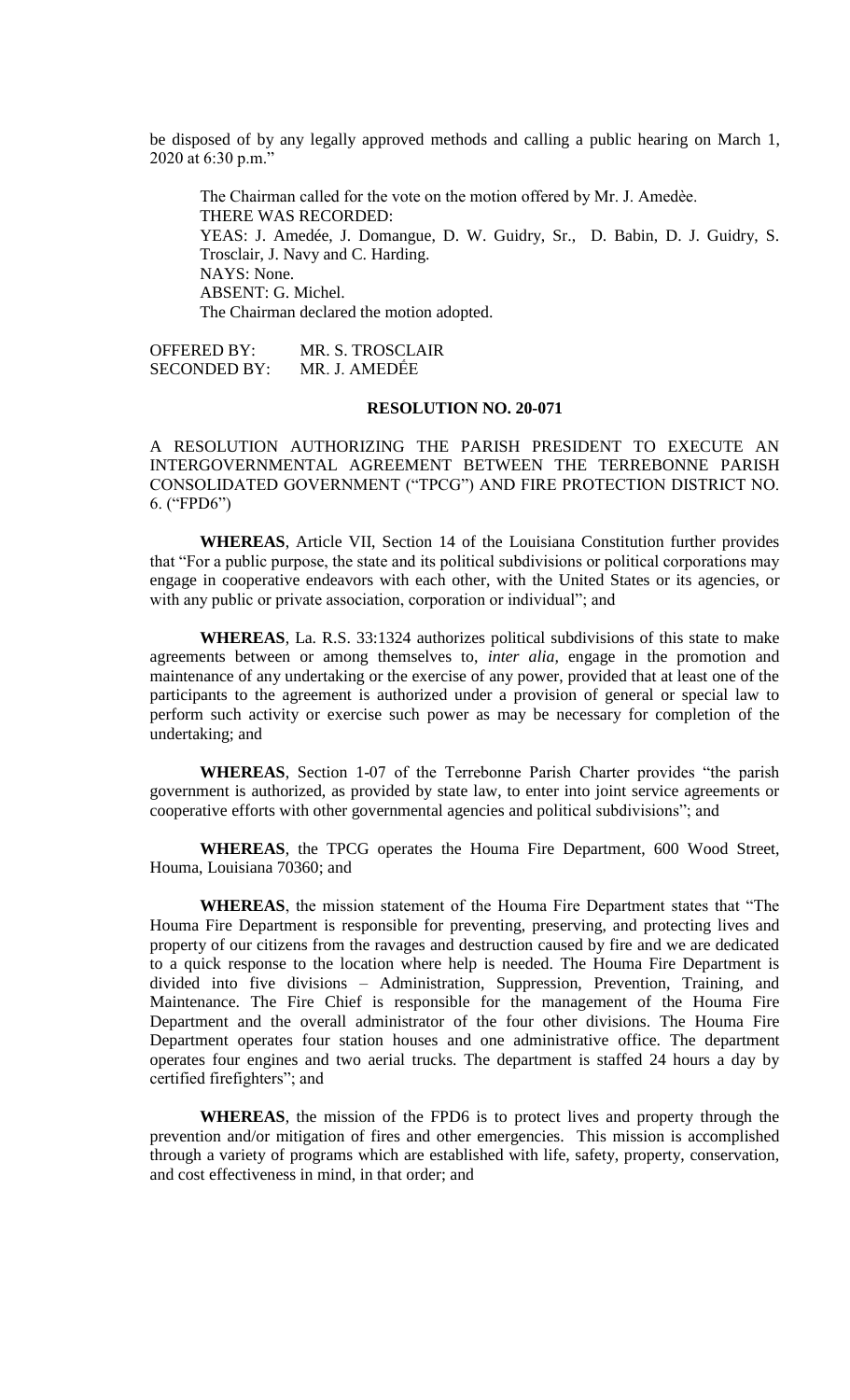**WHEREAS**, the TPCG recognizes its statutory mandate to encourage the protection of lives and property through the prevention and/or mitigation of fires and other emergencies; and

**WHEREAS**, the FPD6 is in need of equipment, a truck, to assist the FPD6 in the accomplishment of its mission as stated above; and

**WHEREAS**, TPCG, in an effort to facilitate FPD6 in the protection of lives and property through the prevention and/or mitigation of fires and other emergencies for the benefit of the public; and

**WHEREAS**, TPCG, by the recommendation of Chief Keith Ward, the Fire Chief of the Houma Fire Department, has determined that the Houma Fire Department has a 2011 F450 Red Ford Pickup Truck, bearing VIN 1FDUF4GT3BEB14986 with mileage as of January 22, 2020 of approximately 6,566.2, equipped with emergency lights, siren, (8) 6000psi DOT cylinders with compressed air cascade fill stations. ("Fire Truck") available to sell to FPD6 for \$15,000.00 which will serve a public purpose and have a public benefit commensurate with the costs; and

**NOW THEREFORE, BE IT RESOLVED** that the Terrebonne Parish Council, on behalf of the Terrebonne Parish Consolidated Government, hereby authorizes its Parish President to execute an Intergovernmental Agreement with FPD6 containing substantially the same terms as those contained within the aforementioned agreement and/or the proposed Intergovernmental Agreement attached hereto to sell the aforementioned Fire Truck to Fire Protection District No. 6.

#### **THERE WAS RECORDED:**

YEAS: J. Amedėe, J. Domangue, D. W. Guidry, Sr., D. Babin, D. J. Guidry, S. Trosclair, J. Navy, and C. Harding. NAYS: None. ABSTAINING: None. ABSENT: G. Michel. The Chairman declared the resolution adopted on this the 17th day of February 2020.

\* \* \* \* \* \* \* \* \*

OFFERED BY: MR. S. TROSCLAIR SECONDED BY: MR. D. W. GUIDRY, SR.

### **RESOLUTION NO. 20-072**

**WHEREAS,** on January 23, 2020 bids were received by the Terrebonne Parish Consolidated Government (TPCG) for Bid 20-WHSE-01 Purchase of 12", 24" and 30" New Hydraulically Driven Axial Flow Stationary Emergency Pump Equipment Packages (Requirements Contract), and

**WHEREAS,** After careful review by the Angela Guidry, Purchasing Manager, and Carl Ledet Forced Drainage Superintendent, it has been determined that the lowest qualified bid is that of Associated Pump & Supply LLC for the items on the attached listing, and the bid of Wastewater Solutions LLC must be rejected for failure to comply with the "Instructions to Bidders" , and

**WHEREAS,** The quantities listed are estimated and the TPCG reserves the right to increase or decrease quantities within a twelve (12) month period, and

**WHEREAS,** Parish Administration concurs with the recommendation to award Bid 20- WHSE-01 Purchase of 12", 24" and 30" New Hydraulically Driven Axial Flow Stationary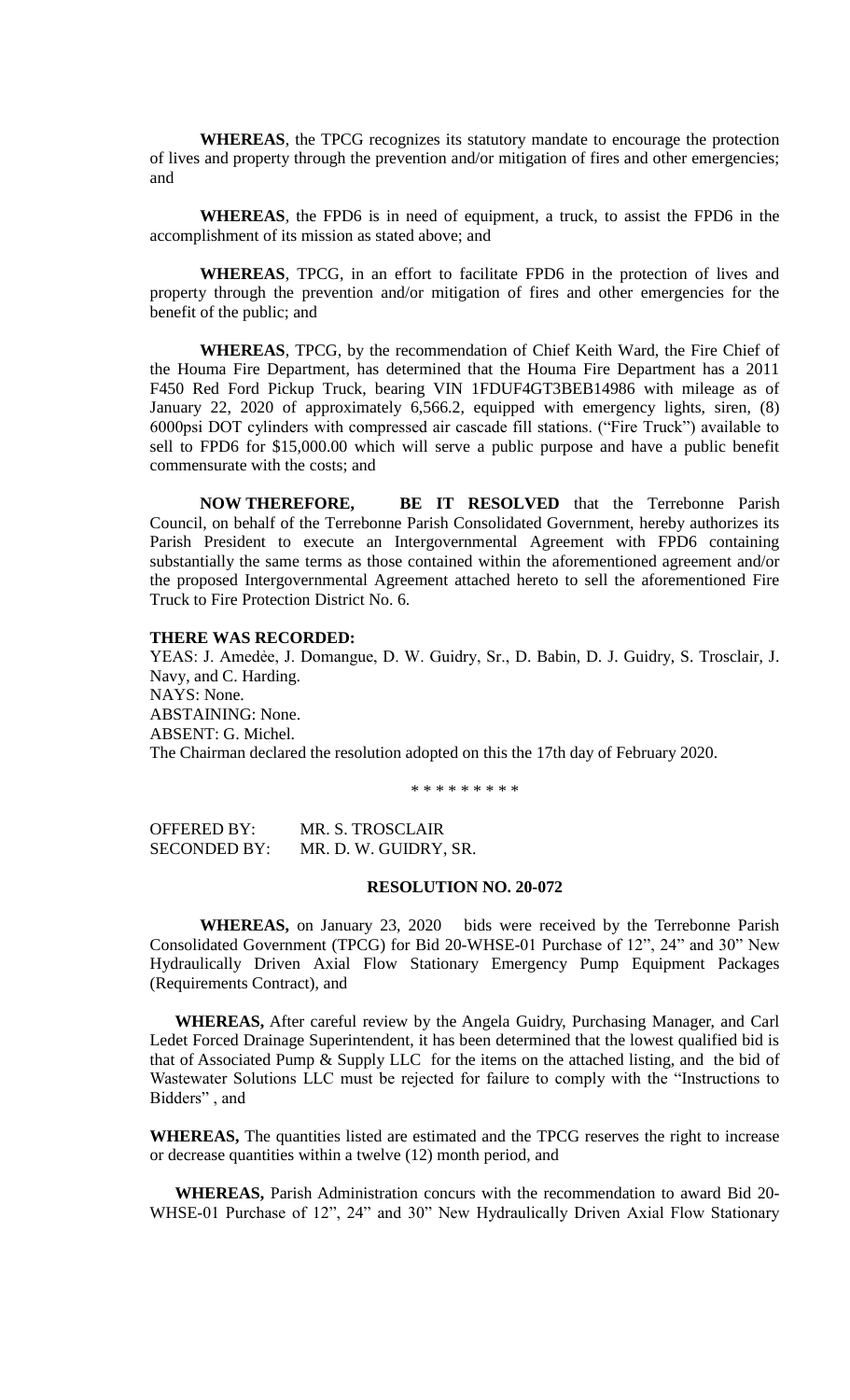Emergency Pump Equipment Packages and 12", 24" and 30" pump ends (Requirements Contract) to Associated Pump & Supply LLC per attached documents, and

**NOW, THEREFORE BE IT RESOLVED** by the Terrebonne Parish Council (Budget and Finance Committee), on behalf of the Terrebonne Parish Consolidated Government, that the recommendation of Parish Administration be approved for the purchase of pumps packages and pump ends for warehouse inventory as per the attached documents.

#### **THERE WAS RECORDED:**

YEAS: J. Amedėe, J. Domangue, D. W. Guidry, Sr., D. Babin, D. J. Guidry, S. Trosclair, J. Navy, and C. Harding. NAYS: None. ABSTAINING: None. ABSENT: G. Michel. The Chairman declared the resolution adopted on this the 17th day of February 2020.

\* \* \* \* \* \* \* \* \*

OFFERED BY: MR. D. BABIN SECONDED BY: MR. C. HARDING

# **RESOLUTION NO. 20-073**

**WHEREAS,** The Terrebonne Parish Consolidated Government obtained pricing through the Jefferson Parish Contract for the purpose of purchasing One (1) International Cab & Chassis Contract #55-00018072 and One (1) Roll-Off Hoist System Contract #55-00018757, and

**WHEREAS,** after careful review by Clay Naquin, Solid Waste Administrator, it has been determined that the price of Eighty-Nine Thousand, Three Hundred Thirty-Three Dollars (\$89,333.00) from International Trucks of Acadiana, LLC for a 2021 International cab & chassis and Fifty Thousand, Nine Hundred Eighty-Three Dollars (\$50,983.00) from Truck & Transportation Equipment for the rolloff hoist system should be accepted as per the attached documents, and

**WHEREAS,** Parish Administration recommends acceptance of the purchase of the cab  $\&$ chassis and roll-off hoist system at the aforementioned prices from International Trucks of Acadiana, LLC and Truck & Transportation Equipment via the Jefferson Parish Contract as per the attached documents, and

**NOW, THEREFORE BE IT RESOLVED** by the Terrebonne Parish Council (Budget and Finance Committee), on behalf of the Terrebonne Parish Consolidated Government, that the recommendation of the Parish Administration be approved for the purchase the cab & chassis and rolloff hoist system as per the attached documents.

### **THERE WAS RECORDED:**

YEAS: J. Amedėe, J. Domangue, D. W. Guidry, Sr., D. Babin, D. J. Guidry, S. Trosclair, J. Navy, C. Harding, and G. Michel. NAYS: None. ABSTAINING: None. ABSENT: None. The Chairman declared the resolution adopted on this the 17th day of February 2020.

\* \* \* \* \* \* \* \* \*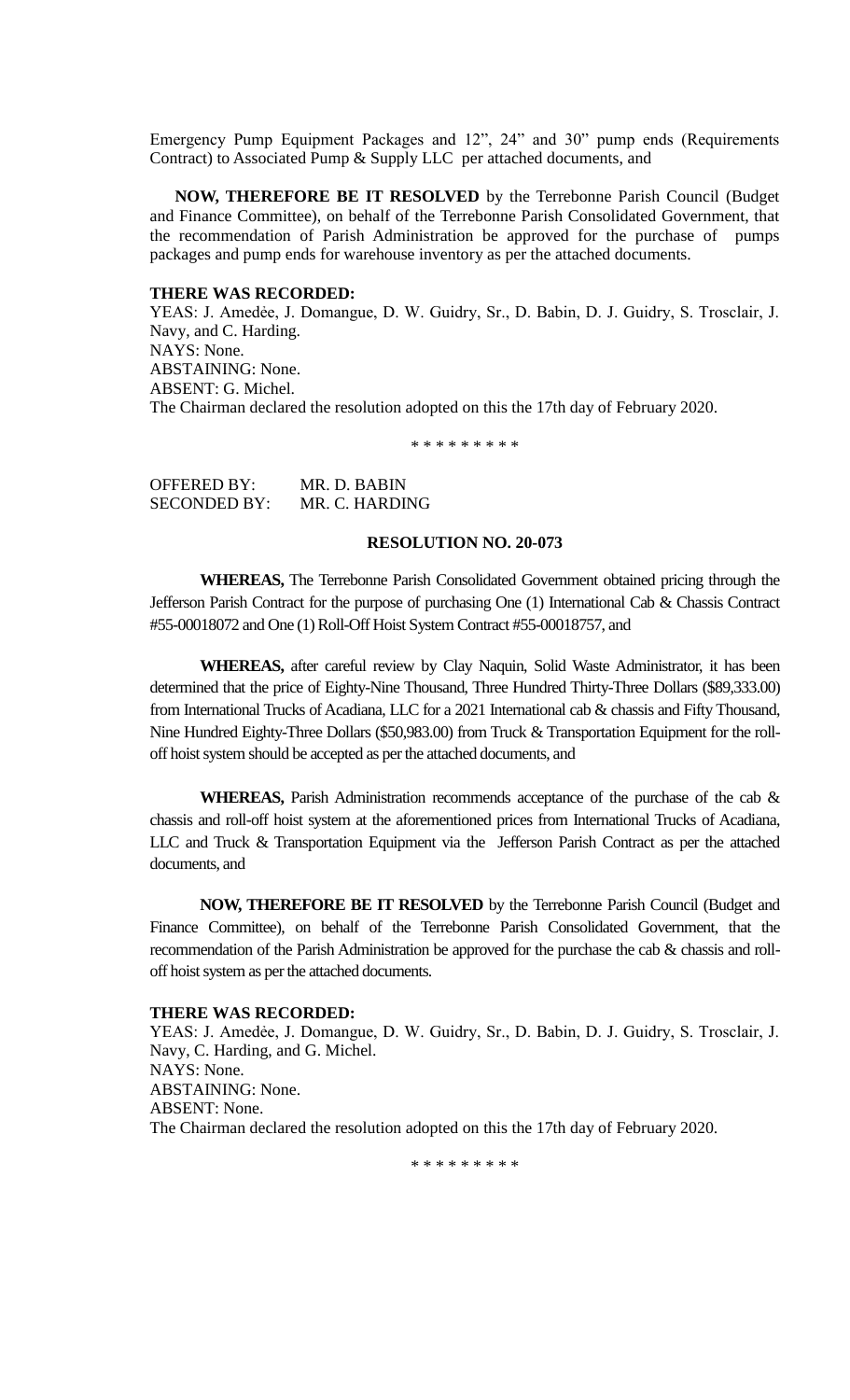|                                                  | <b>PARISH OF 3</b><br><b>PURCHASING DEPART</b> | $P.O.$ BOX 9<br>GRETNA, LA: 70054-0009<br>at minister in provident |                  |
|--------------------------------------------------|------------------------------------------------|--------------------------------------------------------------------|------------------|
|                                                  |                                                | <b>CONTRACT #55-00018757</b>                                       | PAGE 47          |
| <b>VEHICLE BODIES AND ACCESSORIES</b>            |                                                |                                                                    |                  |
| 34730<br><b>TRUCK &amp; TRANSPORTATION EQUIP</b> |                                                | 1/28/2020 TO<br><b>FROM</b>                                        | 1/27/2022        |
| PO BOX 10455                                     |                                                |                                                                    | BID#: 5000126941 |
| <b>NEW ORLEANS</b>                               | LA 70181-04                                    |                                                                    |                  |

| <b>QUANTITY</b> UNIT |    | COMMODITY CODE    | DESCRIPTION<br>intelliers of                                                                                                                                                                                                                                                                                                                                                                                                                                                                                                                                                                                                                                                                                                                                                                                                                                       | UNT PRICE   | <b>AMOUNT</b> |
|----------------------|----|-------------------|--------------------------------------------------------------------------------------------------------------------------------------------------------------------------------------------------------------------------------------------------------------------------------------------------------------------------------------------------------------------------------------------------------------------------------------------------------------------------------------------------------------------------------------------------------------------------------------------------------------------------------------------------------------------------------------------------------------------------------------------------------------------------------------------------------------------------------------------------------------------|-------------|---------------|
|                      |    |                   | 0190 - ELECTRIC WINCH - 12,000 LB<br><b>MANUFACTURER: WARN</b><br><b>MANUFACTURER NUMBER: M-12000</b><br><b>VENDOR PART: SAME</b>                                                                                                                                                                                                                                                                                                                                                                                                                                                                                                                                                                                                                                                                                                                                  | (CONTINUED) |               |
| 1                    |    | EA 070.08.01165 . | 0191 - ELECTRIC WINCH - 15,000 LB<br>COMPLETE WITH HEAVY DUTY FRONT<br>BUMPER ASSEMBLY, 4 WAY ROLLER GUIDES,<br>REMOTE CONTROL PENDANT, AND 150' OF<br><b>CABLE WITH HOOK END (UNIT TO FILL ALL</b><br>DOMESTIC PICKUPS, CARRYALLS, OR 1 TON<br><b>TRUCKS)</b>                                                                                                                                                                                                                                                                                                                                                                                                                                                                                                                                                                                                     | 4791.0000   | 4791.00       |
|                      |    |                   | <b>MANUFACTURER: WARN</b><br><b>MANUFACTURER NUMBER: M-16</b><br><b>VENDOR PART: SAME</b>                                                                                                                                                                                                                                                                                                                                                                                                                                                                                                                                                                                                                                                                                                                                                                          |             |               |
| 1                    | EA | 070.08.01170      | 0192 - AUTOMATED SANDBAG SYSTEM<br>MOUNTING BRACKETS AND HYDRAULIC POWER<br>SYSTEM WITH CONTROLS INSTALLED ON<br>EXISTING PARISH OWNED DUMP TRUCK (FOR<br><b>EQUIPPING ADDITIONAL DUMP TRUCKS FOR</b><br><b>AUTOMATED SANDBAG SYSTEM CAPABILITY)</b>                                                                                                                                                                                                                                                                                                                                                                                                                                                                                                                                                                                                               | 11124.0000  | 11124.00      |
|                      |    |                   | <b>MANUFACTURER: TTE</b><br><b>MANUFACTURER NUMBER: ASPS</b><br>VENDOR PART: SAME                                                                                                                                                                                                                                                                                                                                                                                                                                                                                                                                                                                                                                                                                                                                                                                  |             |               |
|                      | EA | 070.08.01175      | 0193 - INSIDE-OUTSIDE RAILROLLOFF<br>HOIST SYSTEM FOR CONTAINERS UP TO 22'L<br>60,000 LBS, CAPACITY 4" X 8" X 1/2"<br>STRUCTURAL TUBE FRAME WITH SUBFRAME, 47<br>GALLON OIL RESERVOIR, OUTSIDE CONTROLS,<br>DUAL SINGLE STAGE DOUBLE ACTING 6" BORE<br>X 80" STROKE, LIFT CYLINDERS WITH 5"<br>DIAMETER RODS, CYLINDER COVERS, TEN 4"<br>O.D. X 4" L OUTSIDE ROLLERS WITH BRONZE<br>BUSHING ON COLD ROLLED ALLOY SHAFT WITH<br>TWO POINT SUPPORT, REAR BUMPER WITH<br>LIGHTS AND MUD FLAPS, BODY PROP, BODY UP<br>INSIDE-OUTSIDE RAILROLLOFF HOIST SYSTEM<br>WARNING LIGHT, REVERSE ALARM, CONTAINER<br>HOLD DOWN AND AUTOMATIC ROLLER LOCK FOR<br><b>OUTSIDE RAIL CONTAINERS, AIR CONTROLS,</b><br>AIR SHIFT PTO, FULL FENDERS, TOOL BOX,<br>52 DEGREE DUMP ANGLE, 79,600 LBS.<br>CAPACITY 7/8" X 75' X6 X 25 IWRC EIPS<br>CABLE WITH 2" CAST HOOK END, 27' CABLE | 50336,0000  | 50336.00      |

EMAIL: PURCHASING@JEFFPARISH.NET WEB SITE: WWW.JEFFPARISH.NET/BIDS

 $(\nabla v e^r)$ 

Mr. D. W. Guidry, Sr. moved, seconded by Mr. J. Amedèe, "THAT, the Budget & Finance Committee introduce an ordinance declaring a 2011 Ford F250 truck (Unit 821), having a value of \$6,000, and a 1994 Ford Backhoe (Unit 725), having a value of \$10,000, from Gas Distribution Department as surplus and authorizing said items to be disposed of by any legally approved methods and call a public hearing on March 11, 2020 at 6:30 p.m."

The Chairman called for the vote on the motion offered by Mr. D. W. Guidry, Sr. THERE WAS RECORDED: YEAS: J. Amedée, J. Domangue, D. W. Guidry, Sr., D. Babin, D. J. Guidry, S. Trosclair, J. Navy, C. Harding and G. Michel.

NAYS: None.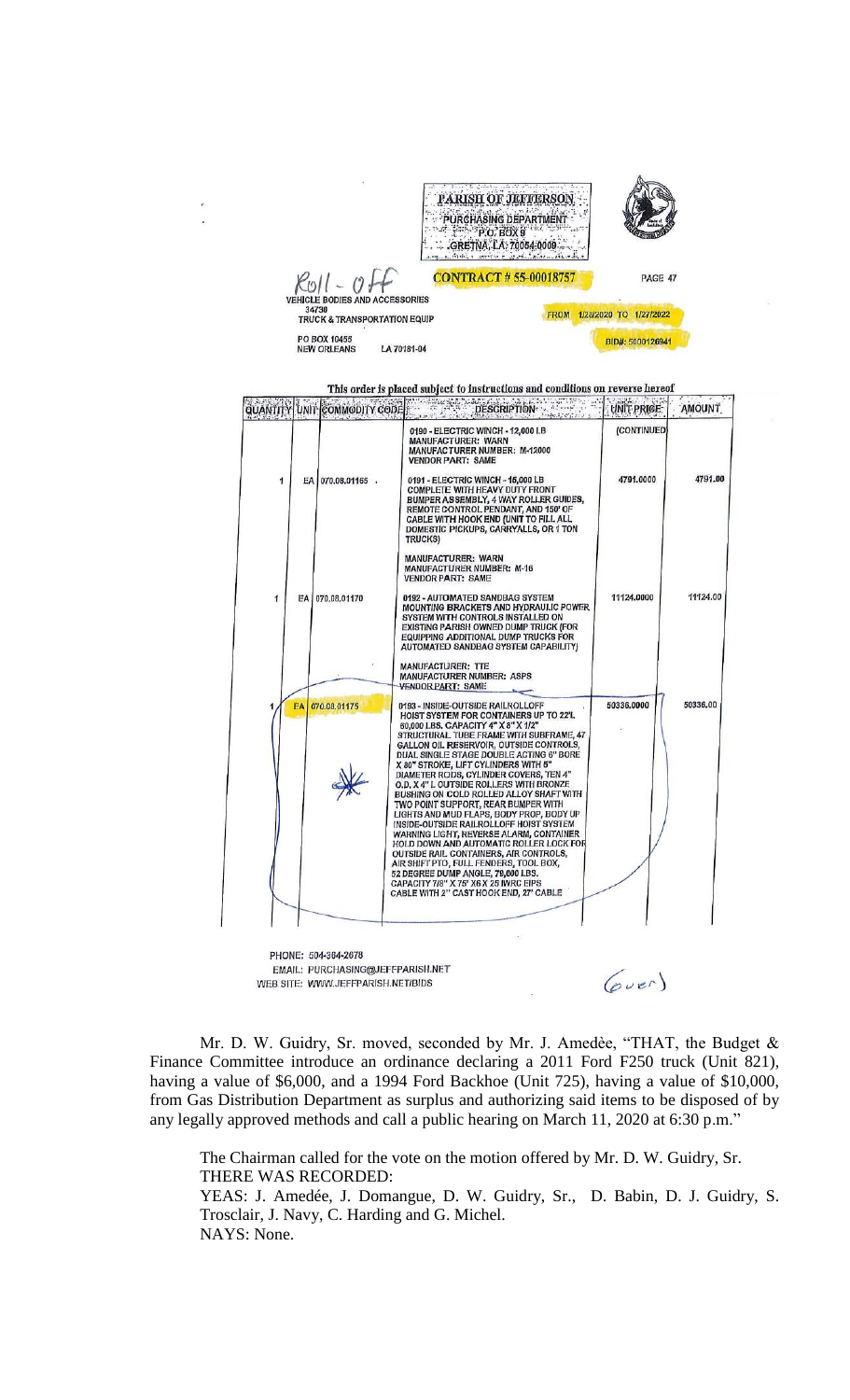ABSENT: None. The Chairman declared the motion adopted.

OFFERED BY: MR. D. BABIN SECONDED BY: MR. J. AMEDẾE

### **RESOLUTION NO. 20-074**

A RESOLUTION TO APPROVE THE UTILITY BILLING STATEMENT SERVICE WITH THE FIRM MELE PRINTING FOR THE FINANCE DEPARTMENT/CUSTOMER SERVICE DIVISION IN AN AMOUNT NOT TO EXCEED ONE HUNDRED SIXTY THOUSAND AND ZERO CENTS (\$160,000.00).

**WHEREAS**, Mele Printing has provided Utility Billing Statement Printing for the Customer Service Division over the past several years, and

**WHEREAS**, the Customer Service Division has determined that by using Mele Printing is cost savings to Terrebonne Parish Consolidated Government, and

**WHEREAS**, The contract term shall be for a one (1) year period January 1, 2019 through December 31, 2019 at TPCG's option, for two (2) additional one (1) year terms in accordance with the terms, conditions, and prices., and

**NOW THEREFORE BE IT RESOLVED**, by the Terrebonne Parish Council, on behalf of Terrebonne Parish Consolidated Government, that the printing services from Mele Printing be, and is hereby approved, and

**BE IT FURTHER RESOLVED**, that the Parish President and all other appropriate parties be, and they are hereby authorized to execute any and all documents associated therewith.

### **THERE WAS RECORDED:**

YEAS: J. Amedẻe, J. Domangue, D. W. Guidry, Sr., D. Babin, D. J. Guidry, S. Trosclair, J. Navy, C. Harding, and G. Michel. NAYS: None. ABSTAINING: None. ABSENT: None. The Chairman declared the resolution adopted on this the 17th day of February 2020.

\* \* \* \* \* \* \* \* \*

Mr. J. Amedѐe moved, seconded by Mr. G. Michel and Ms. J. Domangue, "THAT, the Budget & Finance Committee approve the co-sponsorship request from the Downtown on the Bayou Festival to be held on September 19 and 20, 2020 in Downtown Houma."

The Chairman called for the vote on the motion offered by Mr. J. Amedèe. THERE WAS RECORDED: YEAS: J. Amedée, J. Domangue, D. W. Guidry, Sr., D. Babin, D. J. Guidry, S. Trosclair, J. Navy, C. Harding and G. Michel. NAYS: None. ABSENT: None. The Chairman declared the motion adopted.

Mr. D. W. Guidry, Sr. moved, seconded by Mr. G. Michel, "THAT, the Budget & Finance Committee approve the co-sponsorship request for the  $4<sup>th</sup>$  Annual Bayouland YMCA Paint the Town Color Run on March 31, 2020 on Valhi Boulevard."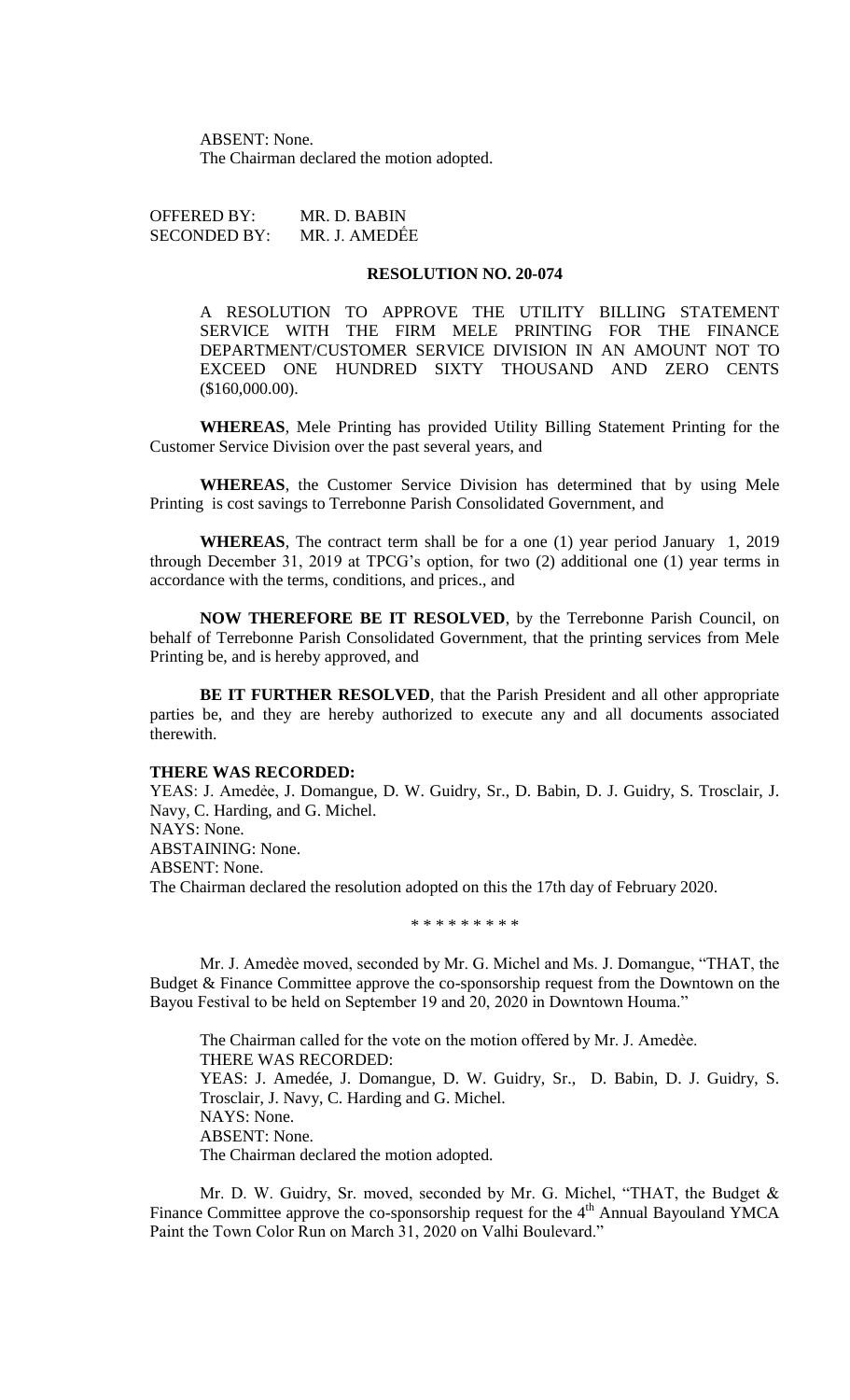The Chairman called for the vote on the motion offered by Mr. D. W. Guidry, Sr. THERE WAS RECORDED: YEAS: J. Amedée, J. Domangue, D. W. Guidry, Sr., D. Babin, D. J. Guidry, S. Trosclair, J. Navy, C. Harding and G. Michel. NAYS: None. ABSENT: None. The Chairman declared the motion adopted.

Mr. G. Michel moved, seconded by Mr. S. Trosclair, "THAT, the Budget & Finance Committee approve the co-sponsorship request from the American Cancer Society for the Relay for Life of Terrebonne Parish at the Houma-Terrebonne Civic Center on April 25, 2020." *\*(MOTION ADOPTED AFTER DISCUSSION)* 

Ms. Becky Breaux, with the American Cancer Society, addressed the Budget and Finance Committee regarding the two American Cancer Society co-sponsorships on tonight's agenda. She explained that the Houma American Cancer Society Relay for Life is in its 24<sup>th</sup> Year and is the largest cancer society fundraiser in the State of Louisiana. Ms. Breaux also explained that the American Cancer Society sponsors a gala in the fall; stating that both events benefit the residents of Terrebonne Parish. She asked the Council to graciously consider co-sponsoring both events because it benefits families and love ones affected by cancer.

Discussion ensued with several Committee Members inquiring about monies in the cosponsorship budget and asking whether or not it is good practice to co-sponsor more than one event for an organization.

Upon questioning regarding the co-sponsorship allocations budgeted for 2020, Chief Financial Officer K. Mauldin explained that there was a surplus in the co-sponsorship budget from 2019; noting that this is the beginning for the year and there is a sufficient amount of money in the co-sponsorship budget. She suggested that the Council co-sponsor one event and wait until later in the year to co-sponsor the other event.

*\**The Chairman called for the vote on the motion offered by Mr. G. Michel. THERE WAS RECORDED: YEAS: J. Amedée, J. Domangue, D. W. Guidry, Sr., D. Babin, D. J. Guidry, S. Trosclair, J. Navy, C. Harding and G. Michel. NAYS: None. ABSENT: None. The Chairman declared the motion adopted.

Mr. J. Amedèe moved, seconded by Ms. J. Domangue, "THAT, the Budget & Finance Committee approve the co-sponsorship request from the Terrebonne High School Booster Club for the  $2<sup>nd</sup>$  Annual Jazz It Up Seafood Festival on May 23, 2020 in the Courthouse Square."

The Chairman called for the vote on the motion offered by Mr. J. Amedèe. THERE WAS RECORDED: YEAS: J. Amedée, J. Domangue, D. W. Guidry, Sr., D. Babin, D. J. Guidry, S. Trosclair, J. Navy, C. Harding and G. Michel. NAYS: None. ABSENT: None. The Chairman declared the motion adopted.

Mr. S. Trosclair moved, seconded by Mr. C. Harding and Ms. J. Domangue, "THAT, the Budget & Finance Committee approve the co-sponsorship request from the Terrebonne Foundation for Academic Excellence for the TFAE 5K Run for Excellence and Food Fest on May 9, 2020 in Downtown Houma."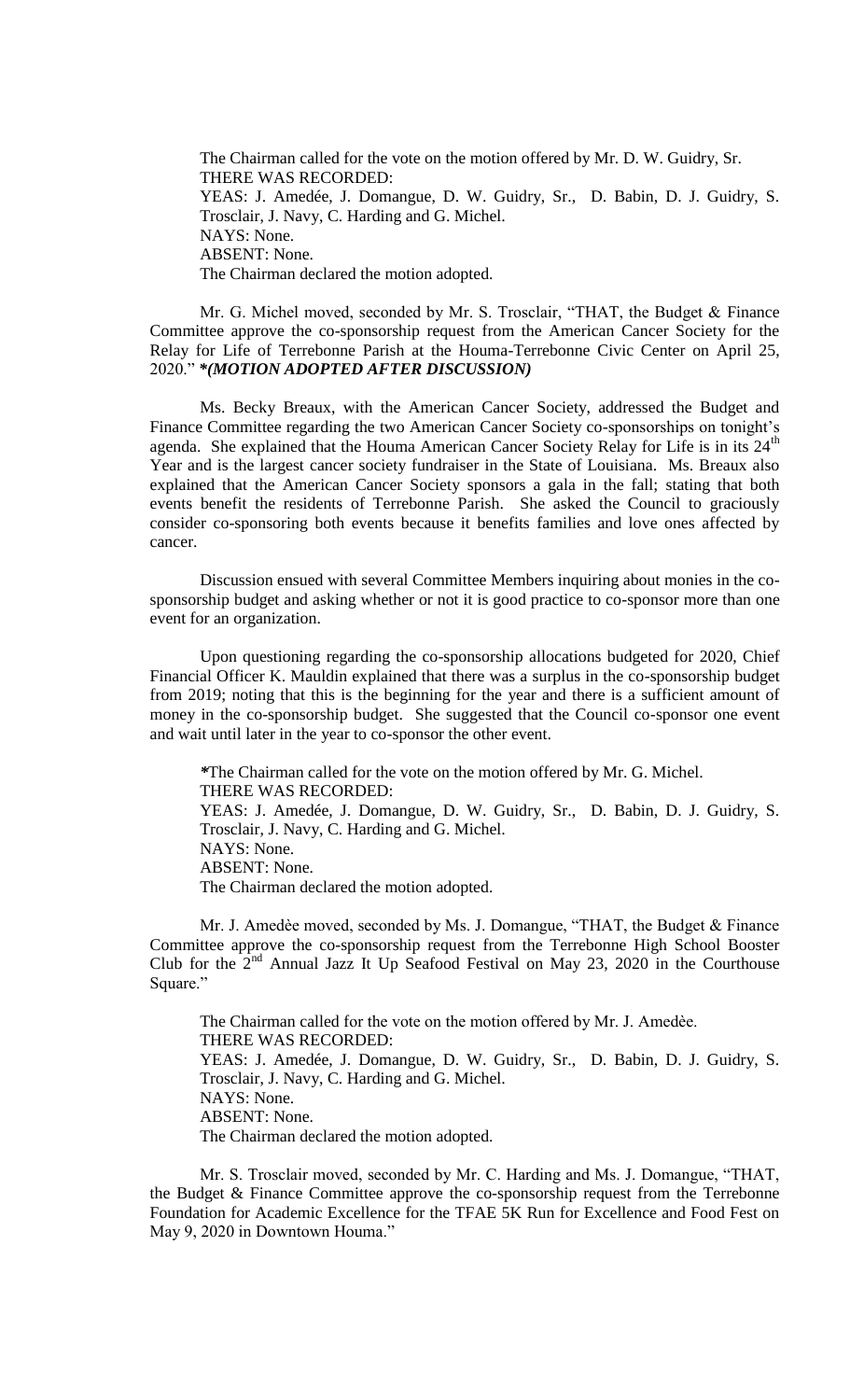The Chairman called for the vote on the motion offered by Mr. S. Trosclair. THERE WAS RECORDED: YEAS: J. Amedée, J. Domangue, D. W. Guidry, Sr., D. Babin, D. J. Guidry, S. Trosclair, J. Navy, C. Harding and G. Michel. NAYS: None. ABSENT: None. The Chairman declared the motion adopted.

Mr. D. Babin moved, seconded by Mr. D. J. Guidry, "THAT, the Budget & Finance Committee approve the co-sponsorship request from the American Cancer Society for the Bayou Social Honoree Gala on November 19, 2020 at the Houma Municipal Auditorium."

Ms. Becky Breaux thanked the Council and Administration for supporting the American Cancer Society.

The Chairman called for the vote on the motion offered by Mr. D. Babin. THERE WAS RECORDED: YEAS: J. Amedée, J. Domangue, D. W. Guidry, Sr., D. Babin, D. J. Guidry, S. Trosclair, J. Navy, C. Harding and G. Michel. NAYS: None. ABSENT: None. The Chairman declared the motion adopted.

OFFERED BY: MR. G. MICHEL SECONDED BY: MR. C. HARDING AND MR. J. AMEDẾE

### **RESOLUTION NO. 20-075**

A RESOLUTION TO APPROVE THE POSTAGE MACHINE METER COSTS AND EQUIPMENT MAINTENANCE SERVICE WITH THE FIRMS NEOPOST BY NEOPOST (\$40,000) AND NEOPOST USA, INC. (\$4,000) FOR THE FINANCE DEPARTMENT/CUSTOMER SERVICE DIVISION IN AN AMOUNT NOT TO EXCEED FORTY FOUR THOUSAND DOLLARS AND ZERO CENTS (\$44,000.00).

**WHEREAS**, Neopost by Neopost has provided Postage Machine Meter Costs for the Customer Service Division over the past several years, and

**WHEREAS**, Neopost USA, Inc has provided Equipment Maintenance Service for the Customer Service Division over the past several years, and

**WHEREAS**, TPCG, Customer Division purchased the machines from Neopost it has been determined that by using Neopost for said services is cost efficient to Terrebonne Parish Consolidated Government, and

**NOW THEREFORE BE IT RESOLVED**, by the Terrebonne Parish Council, on behalf of Terrebonne Parish Consolidated Government, that the services from Neopost by Neopost and Neopost USA, Inc., be and is hereby approved, and

**BE IT FURTHER RESOLVED**, that the Parish President and all other appropriate parties be, and they are hereby authorized to execute any and all documents associated therewith.

### **THERE WAS RECORDED:**

YEAS: J. Amedėe, J. Domangue, D. W. Guidry, Sr., D. Babin, D. J. Guidry, J. Navy, C. Harding, and G. Michel. NAYS: None.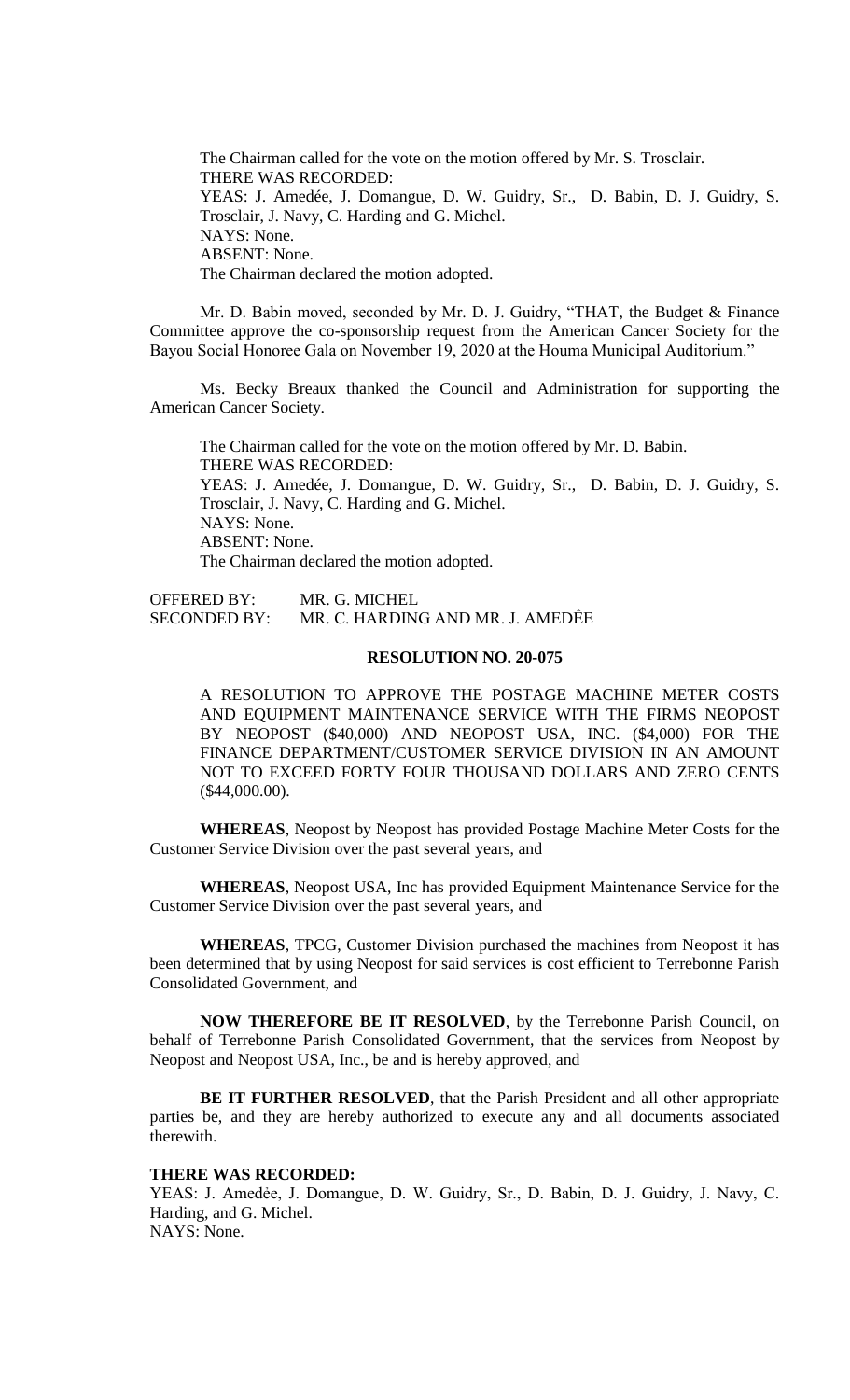ABSTAINING: None.

ABSENT: S. Trosclair.

The Chairman declared the resolution adopted on this the 17th day of February 2020.

\* \* \* \* \* \* \* \* \*

Mr. D. W. Guidry, Sr. moved, seconded by Mr. G. Michel, "THAT, there being no further business to come before the Budget & Finance Committee, the meeting be adjourned."

The Chairman called for the vote on the motion offered by Mr. D. W. Guidry, Sr. THERE WAS RECORDED:

YEAS: J. Amedée, J. Domangue, D. W. Guidry, Sr., D. Babin, D. J. Guidry, J. Navy, C. Harding and G. Michel.

NAYS: None.

ABSENT: S. Trosclair.

The Chairman declared the motion adopted and the meeting was adjourned at 6:28 p.m.

John A. Navy, Chairman

Tammy E. Triggs, Minute Clerk

Mr. J. Navy moved, seconded by Mr. D. W. Guidry, Sr., "THAT the Council accept and ratify the minutes of the Budget and Finance Committee meeting held on 02/17/2020."

The Chairman called for a vote on the motion offered by Mr. J. Navy. THERE WAS RECORDED: YEAS: J. Amedée, J. Domangue, D. W. Guidry, Sr., D. Babin, D. J. Guidry, S. Trosclair, J. Navy, C. Harding, G. Michel. NAYS: None. ABSENT: None. The Chairman declared the motion adopted.

Mr. D. W. Guidry, Sr. moved, seconded by Mr. J. Navy, "THAT the Council approve the following street light list:

# **STREET LIGHT LIST**

### **02-19-2020**

UPGRADE STREET LIGHT AT 103 NOTTINHAM TRAIL/117 EXETER RUN (AFTER TPCG UTILITIES MAKES REPAIR TO FIXTURE) FROM HPS TO LED; RLD #2; ENTERGY; DISTRICT 6; DARRIN GUIDRY, SR.

UPGRADE 2 STREET LIGHTS ACROSS FROM 1430 GAUTREAUX TO 100W LED; TPCG UTILITIES; URBAN SERVICES DISTRICT; DISTRICT 1; JOHN NAVY."

The Chairman called for a vote on the motion offered by Mr. D. W. Guidry, Sr. THERE WAS RECORDED: YEAS: J. Amedée, J. Domangue, D. W. Guidry, Sr., D. Babin, D. J. Guidry, S. Trosclair, J. Navy, C. Harding, G. Michel. NAYS: None. ABSENT: None. The Chairman declared the motion adopted.

Mr. D. Babin moved, seconded by Mr. J. Navy, "THAT the Council open nominations for the expired term on the Terrebonne Parish Tree Board, nominate Mr. Patrick Gordon, close nominations, and appoint Mr. Gordon to serve on the aforementioned board." **(\*MOTION VOTED ON AFTER DISCUSSION)**

Upon Council Member G. Michel's request, the Chairman recognized Mr. Christopher Pulaski, Planning and Zoning Director, who clarified that there would be no current vacancies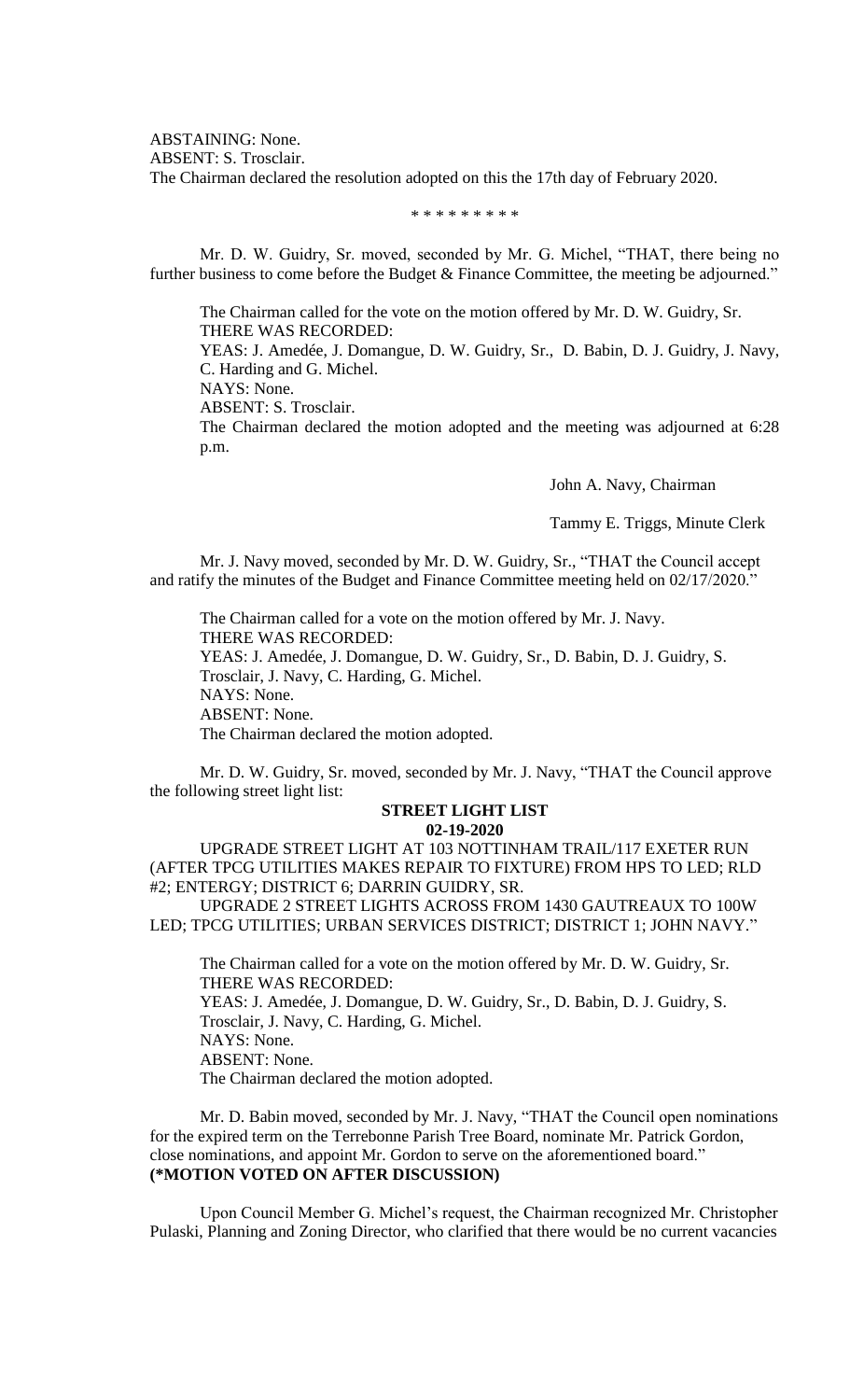on the Tree Board should Mr. Gordon be appointed but a current member would be retiring in the near future so their position would become vacant at that time.

\*The Chairman called for a vote on the motion offered by Mr. D. Babin. THERE WAS RECORDED: YEAS: J. Amedée, J. Domangue, D. W. Guidry, Sr., D. Babin, D. J. Guidry, S. Trosclair, J. Navy, C. Harding, G. Michel. NAYS: None. ABSENT: None. The Chairman declared the motion adopted.

Mr. G. Michel moved, seconded by Mr. D. J. Guidry, "THAT the Council open nominations for the one vacancy on the Consolidated Waterworks District No. 1 Board representing Council District 3, nominate Mr. Richard Bazet, Jr., close nominations, and appoint Mr. Bazet to serve on the aforementioned board."

The Chairman called for a vote on the motion offered by Mr. G. Michel. THERE WAS RECORDED: YEAS: J. Amedée, J. Domangue, D. W. Guidry, Sr., D. Babin, D. J. Guidry, S. Trosclair, J. Navy, C. Harding, G. Michel. NAYS: None. ABSENT: None. The Chairman declared the motion adopted.

Upon Council Member J. Navy's request, the Chairman recognized Mr. Christopher Pulaski, Planning and Zoning Director, who presented a rough outline for potential applications, guidelines, and procedures regarding the requesting and installation of speed humps in Terrebonne Parish. He gave a brief overview of potential application requirements and qualifying criteria for a speed hump to be considered for installation. He reported that in other communities where speed humps are used it is the applicants who are responsible for obtaining signatures confirming the support of the local residents for a potential speed hump. He then suggested that, if an application for an area is rejected, a time period of one year be observed to before accepting additional applications for that area. He then stated that the removal of a speed hump would follow the same procedures and offered suggestions for funding said speed humps with investments from property owners.

Council Member J. Navy clarified that speed bumps are meant as speed control mechanisms for parking lots and should not be used for residential roadways then shared his optimism and support for the utilization of speed humps as a measure to address speeding concerns across the Parish.

Council Member J. Amedée shared his concerns for traffic being diverted to other roadways once a speed hump is installed and causing greater problems then suggested that a similar time period be observed once a speed hump has been installed before it could be removed due to the costs involved in installation. He then commended Mr. Pulaski and the Planning Department for the work involved in drafting the outline and shared his opinions on similar traffic controls being utilized in Lafayette Parish.

Council Member D. W. Guidry, Sr. suggested that the application process for a speed hump include a letter of no objection sent to the Council Member representing the area to notify Council Members of a speed hump request before any additional procedures took place should they object to a given installation at that time. He then stated that a traffic study was to be completed on Southdown West Boulevard then suggested that a number of four-way stops on that road could be removed and replaced with speed humps to address speeding on that roadway.

Council Member J. Domangue shared some of her concerns regarding speeding traffic and shared her support for any measures to be taken to reduce speeding in Terrebonne Parish.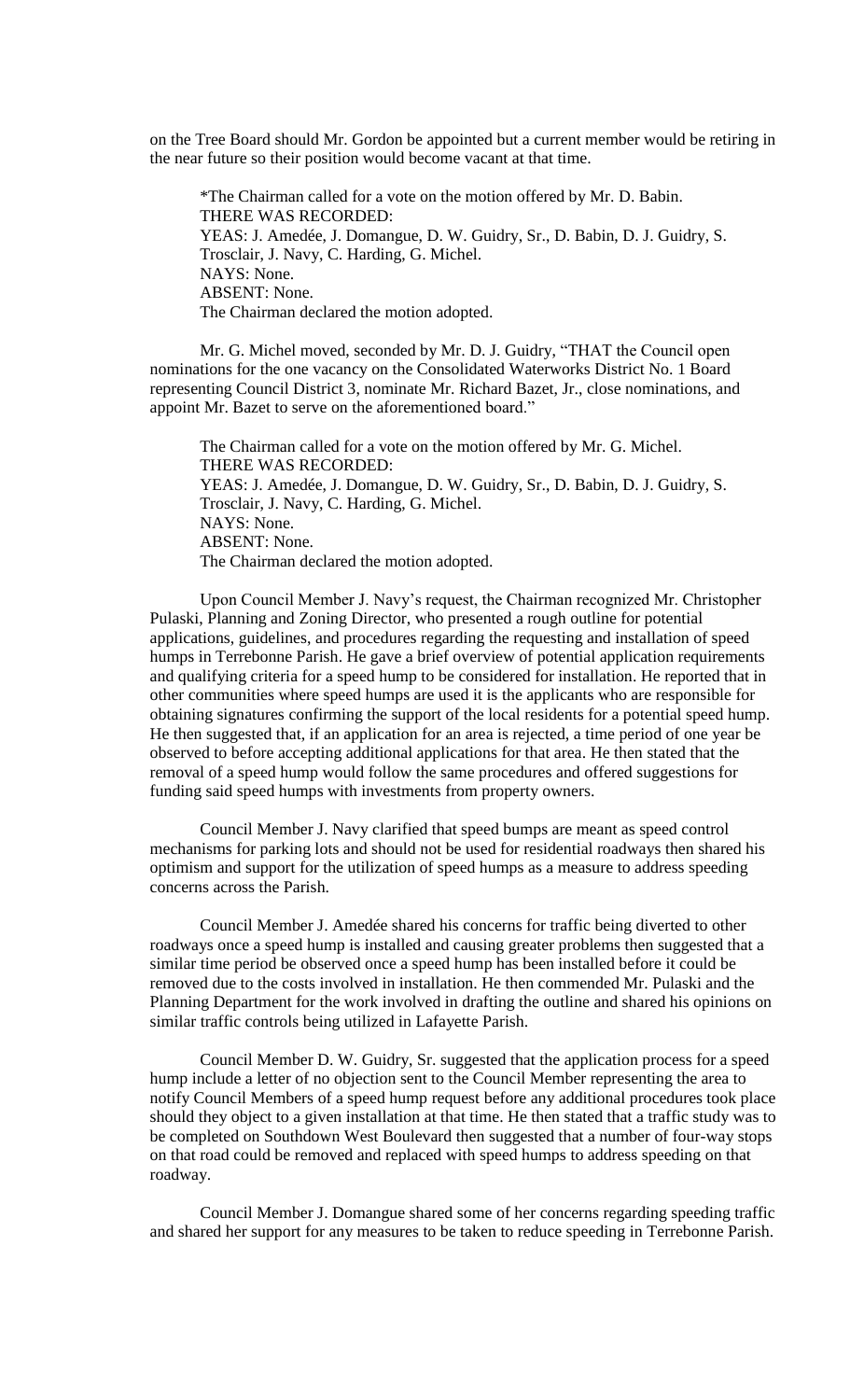Council Member G. Michel shared some of his experiences regarding motorists not observing posted speed limits with traffic controls in place then shared his concerns for the placement of speed humps on high-volume residential roadways. Mr. Pulaski suggested that the criterion for determining residential impacts and support be subject to staff review should a speed hump be requested at the entrance to a subdivision or other high-volume area.

Council Member J. Domangue clarified that statistics had been collected regarding the effectiveness of speed humps and other traffic control measures in Lafayette Parish and other locations and that those statistics were available on the Department of Transportation and Development website. She then suggested that some of the other traffic control measures available could be more cost-effective in addressing the speeding issues in Terrebonne Parish.

Council Member C. Harding shared his experiences regarding requests for traffic controls then shared his support for the continuing cooperation of the Planning and Public Works Departments in determining the best solutions available for addressing speeding issues in Terrebonne Parish.

Council Member D. J. Guidry shared his concerns regarding a lack of available funding for speed humps and other control measures then shared his concern for using funding already dedicated to critical road repairs being used to install speed humps instead.

Upon Council Member D. J. Guidry's request, the Chairman recognized Ms. Kandace Mauldin, Chief Financial Officer, who clarified that funding at this time would likely be pulled from the Roads and Bridges budget or from the General Fund for potential speed humps unless a grant opportunity existed that allowed for them to begin being installed in the Parish. She then suggested that a procedure should be created in order to determine a number of speed humps to be budgeted for and how they would be distributed across the parish.

Council Member D. Babin shared his concerns for Roads and Bridges funding for road repair projects being used to install speed humps and other traffic controls then shared his support for investigating other revenue sources to provide for the traffic controls.

Mr. J. Navy moved, seconded by Mr. D. W. Guidry, Sr. "THAT the Council request Administration to develop the criteria, policies, and procedures necessary to allow for the installation of speed humps in Terrebonne Parish and that an ordinance establishing said criteria, policies, and procedures be drafted and presented to the Council at the next Public Services Committee Meeting for introduction and hold over." **(\*MOTION VOTED ON AFTER DISCUSSION)**

Council Member G. Michel suggested that the motion be amended to include the costs and other data required for the funding of speed humps and other control measures before being brought to the Council for adoption.

Council Member J. Navy stated that the drafted policies would include those potential costs and reiterated his resolve for taking action to address the speeding issues in the Parish.

Council Member D. W. Guidry, Sr. shared his concerns for public safety with regards to speeding traffic then suggested that speed hump installations could be completed alongside road repair and overlay projects to wholly address speeding issues in the Parish.

The Chairman shared his concerns for certain roadways not meeting the exact criteria as presented in the outline but would benefit from a speed hump then suggested that other parameters be considered as comparable criteria in order to also provide for those roadways.

Council Member J. Navy concurred with the suggestion that Council Members be able to object to a speed hump installation in the districts they represent.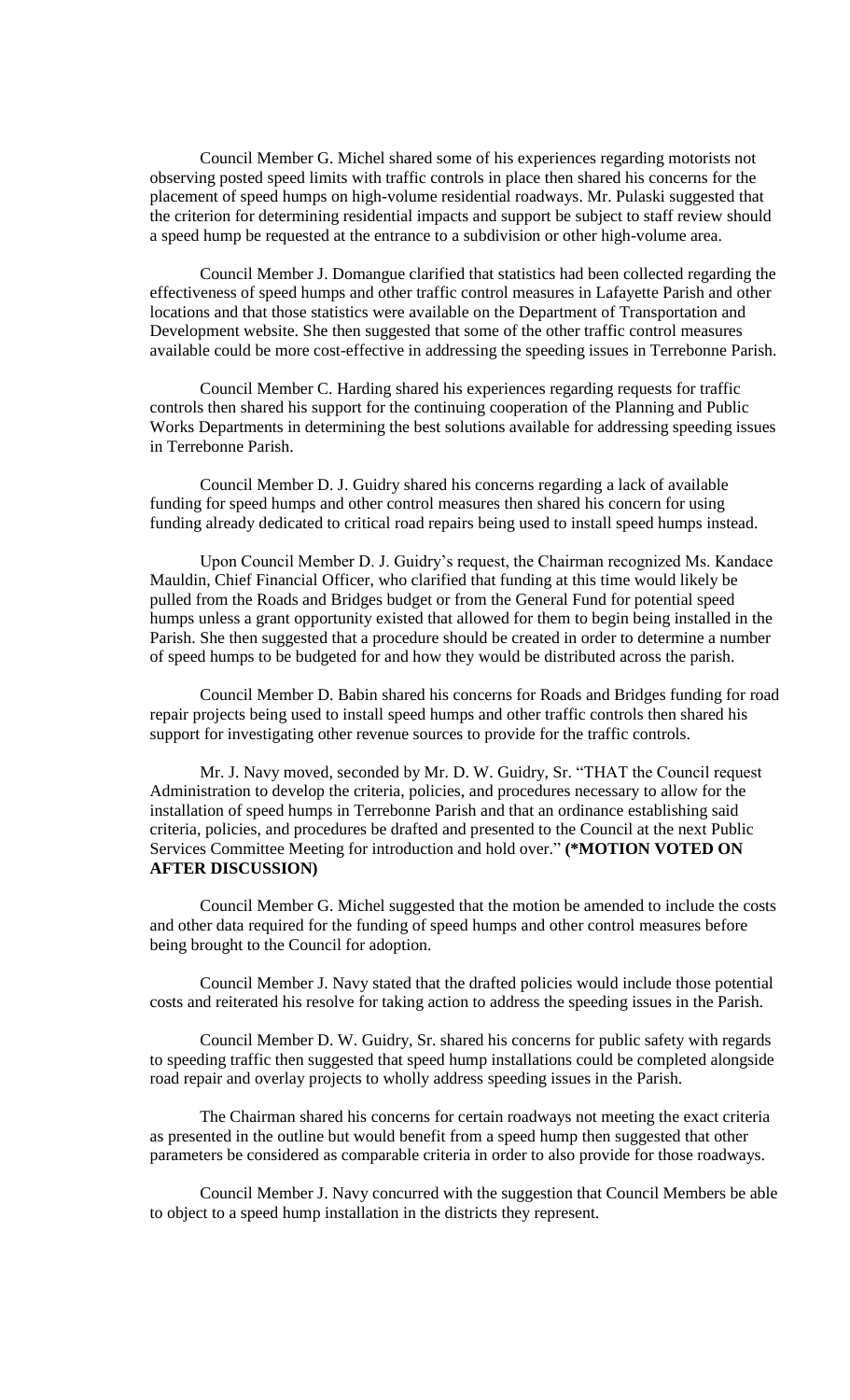Council Member D. Babin shared his concern for the need for a Council Member's approval or objection to a speed hump installation if the application process has been followed and residential support has been confirmed.

Upon Council Member D. Babin's request, Council Member J. Navy reiterated his support for a Council Member's ability to object to a speed hump installation as a measure for mitigating other issues in a given district.

Council Member C. Harding shared his optimism for the requested draft as a step toward addressing speeding in Terrebonne Parish.

Council Member D. W. Guidry, Sr. shared his support for the inclusion of a Council Member's ability to object to a speed hump installation and suggested that budgetary constraints could require prioritizing speed hump installations to address the greatest needs of the districts.

Council Member D. Babin shared his opposition for the inclusion of a Council Member's ability to object to a speed hump installation and shared his support for honoring those applications where residential support has been proven.

\*The Chairman called for a vote on the motion offered by Mr. J. Navy. THERE WAS RECORDED: YEAS: J. Amedée, J. Domangue, D. W. Guidry, Sr., D. Babin, D. J. Guidry, S. Trosclair, J. Navy, C. Harding, G. Michel. NAYS: None. ABSENT: None. The Chairman declared the motion adopted.

Council Member J. Domangue wished the public a Happy Mardi Gras holiday and encouraged them to celebrate safely.

Council Member D. J. Guidry thanked the Houma Police Department for their reporting street light outages across the Parish.

Council Member D. Babin gave an update on the status of a traffic light at Thompson Road and Highway 57 and shared his resolve for seeing the traffic light functional as soon as possible.

A brief discussion ensued relative to the energizing of the traffic lights installed along Thompson Road and concerns for public safety while they are non-operational.

The Chairman encouraged the public to keep all active military, veteran, law enforcement, firefighters, and first responders in their thoughts and prayers daily.

Mr. D. Babin moved, seconded by Mr. J. Navy, "THAT, there being no further business to come before the Council, the meeting be adjourned."

The Chairman called for a vote on the motion offered by Mr. D. Babin. THERE WAS RECORDED: YEAS: J. Amedée, J. Domangue, D. W. Guidry, Sr., D. Babin, D. J. Guidry, S. Trosclair, J. Navy, C. Harding, G. Michel. NAYS: None. ABSENT: None. The Chairman declared the motion adopted and the meeting was adjourned at 7:34

p.m.

### KEITH M. HAMPTON, MINUTE CLERK